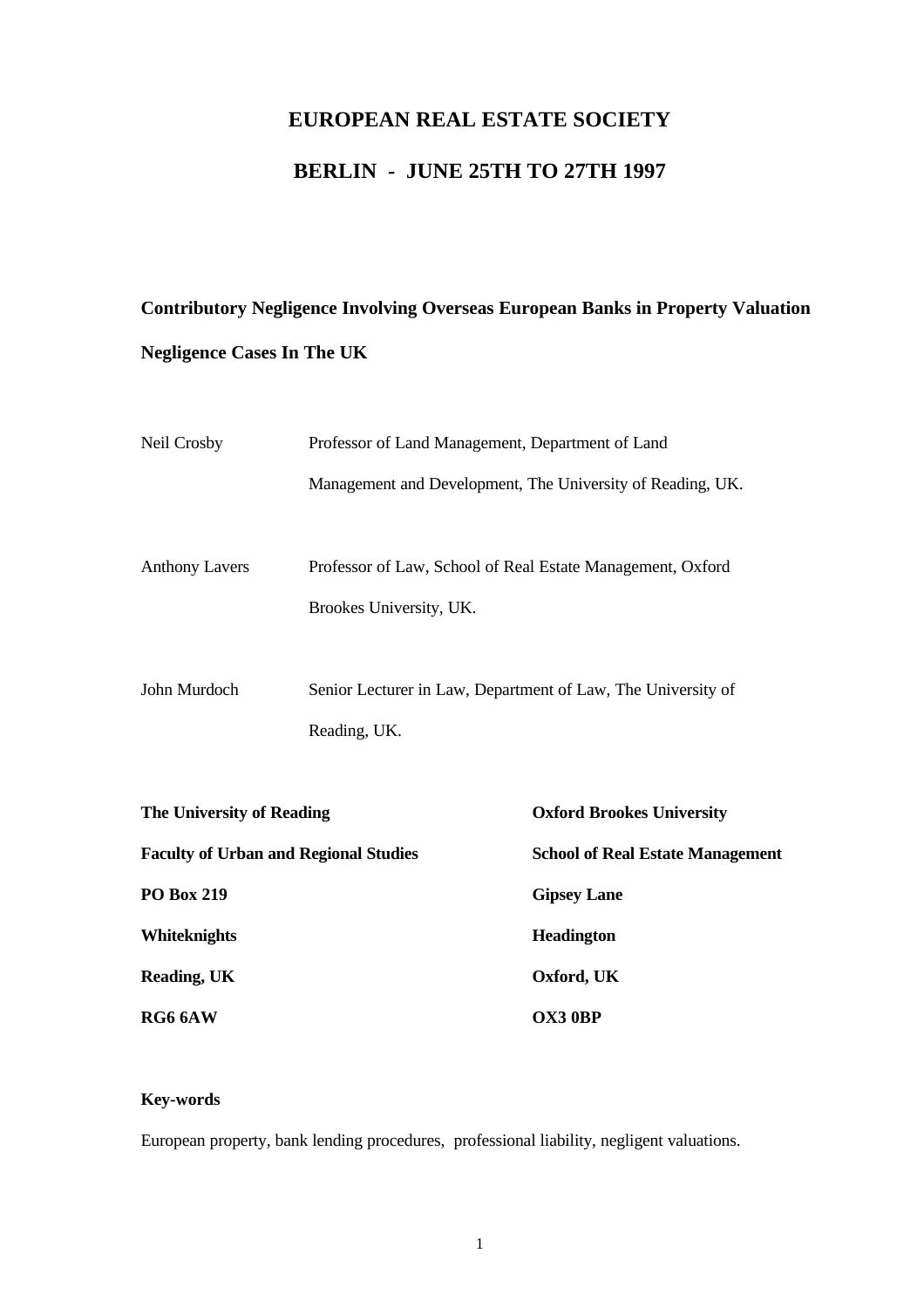#### **Abstract**

This paper examines the phenomenon of cross-border property lending and examines a number of issues regarding lending procedures and decision making processes in the context of the relationship between lender and professional advisor.

It commences by placing these procedures and processes in the context of the development of cross border European property investment and finance. The UK has been a popular destination for overseas investors and lenders over the last decade and is therefore used as a case study to examine the additional institutional risk that overseas lenders may face when operating outside of their own country and obtaining advice from home professionals.

The UK market was the subject of a boom period during the late 1980s, followed by a recession in the early 1990s. The losses triggered a number of professional negligence actions by lenders against valuers. These include a number of overseas lenders mainly from Europe and these cases have been examined for any particular features which, coupled with other data gained from overseas lenders as part of an interview survey, could be used to isolate any significant problems for European lenders in overseas markets..

The research identified a lack of clarity in roles and relationships between lender and advisor, difficulties in communications both internally and between overseas branches and headquarters and failures in provision and interpretation of advice. The paper concludes by identifying the issues which may need to be addressed generally by lenders and their advisors, when the lenders are operating in overseas markets.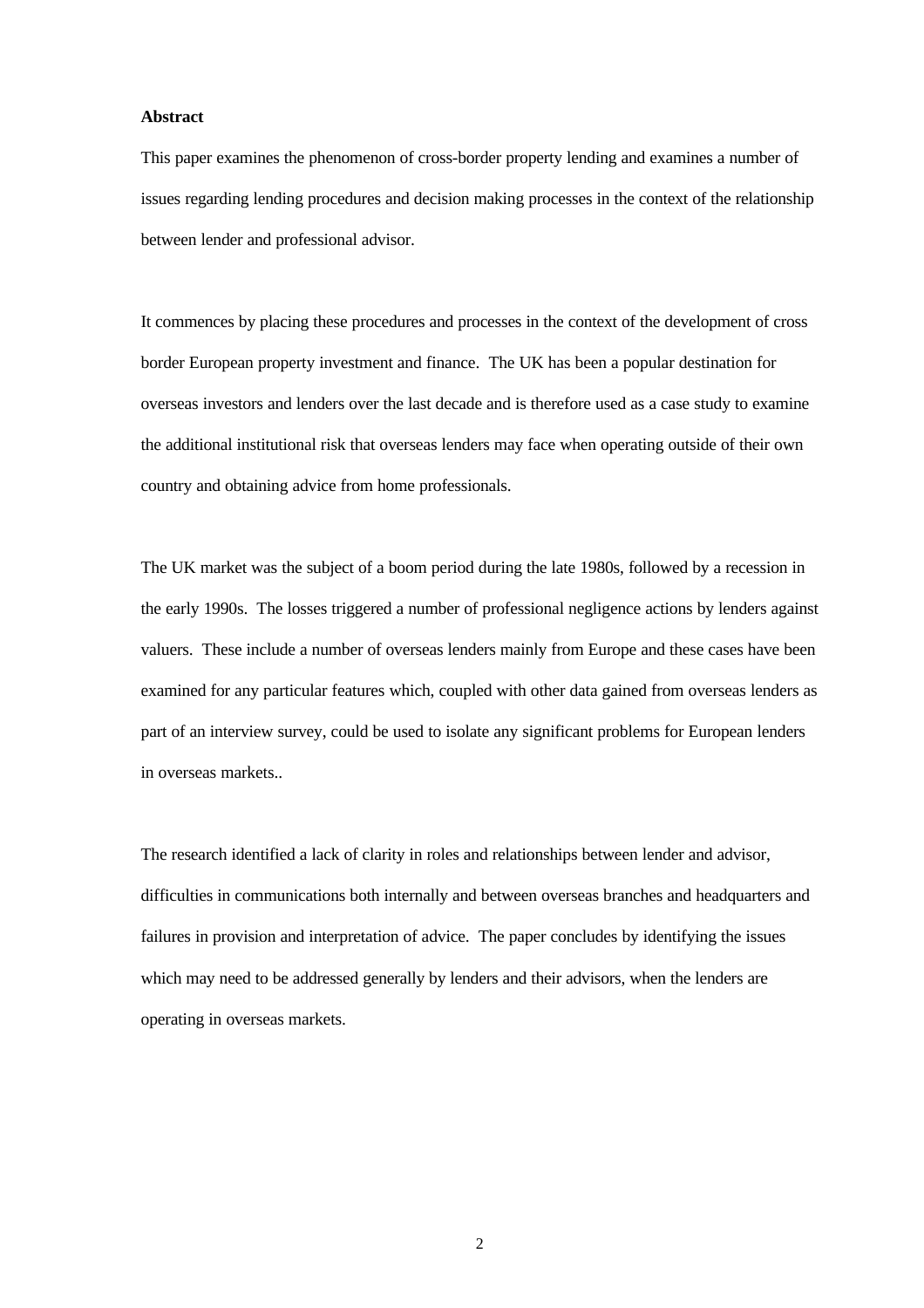#### **1. Aim, Objectives and Methodology**

During the 1990s, there has been a substantial increase in the number of reported and unreported cases in the UK of lenders suing valuers for alleged negligent valuations and a number of these cases involved overseas lending institutions, including mainland European lenders. The objectives of this paper are to examine the incidence, sources and trends in European cross-border real estate investment and lending on property transactions, to compare them with the cases involving home or overseas lenders against valuers in the UK and to identify any particular or significant features which may be contributing to the occurrence of these cases. The aim of the research is to identify any issues which could be addressed between overseas lender and valuer to diminish the chances of the transaction ending in a professional liability action. Although the paper concentrates on cross border lending in Europe, the issues identified are seen as having wider international implications.

The research undertaken in order to achieve these aims and objectives can be divided into three main sub-areas, comprising literature and other sources, structured interviews with selected lenders and a content analysis of decided negligent valuation cases in the UK.

The first stage of the research was an examination of the phenomenon of cross-border investment in and lending on real estate in Europe to illustrate the sources and trends. As the main analysis of the legal issues was based on the experience of overseas lenders in the UK, the background contextual information concentrated on flows of finance into the UK. The sources on cross border real estate investment, particularly overseas bank lending, within Europe are poor and a true and accurate picture is difficult to draw. However, this information is only required to place the main body of the paper into context and past and present trends within Europe are clearly identifiable from the existing data. This data shortage is very apparent from the most recent research by the Economist Intelligence Unit (1997) into Foreign Direct Investment commissioned by the UK based Royal Institution of Chartered Surveyors

3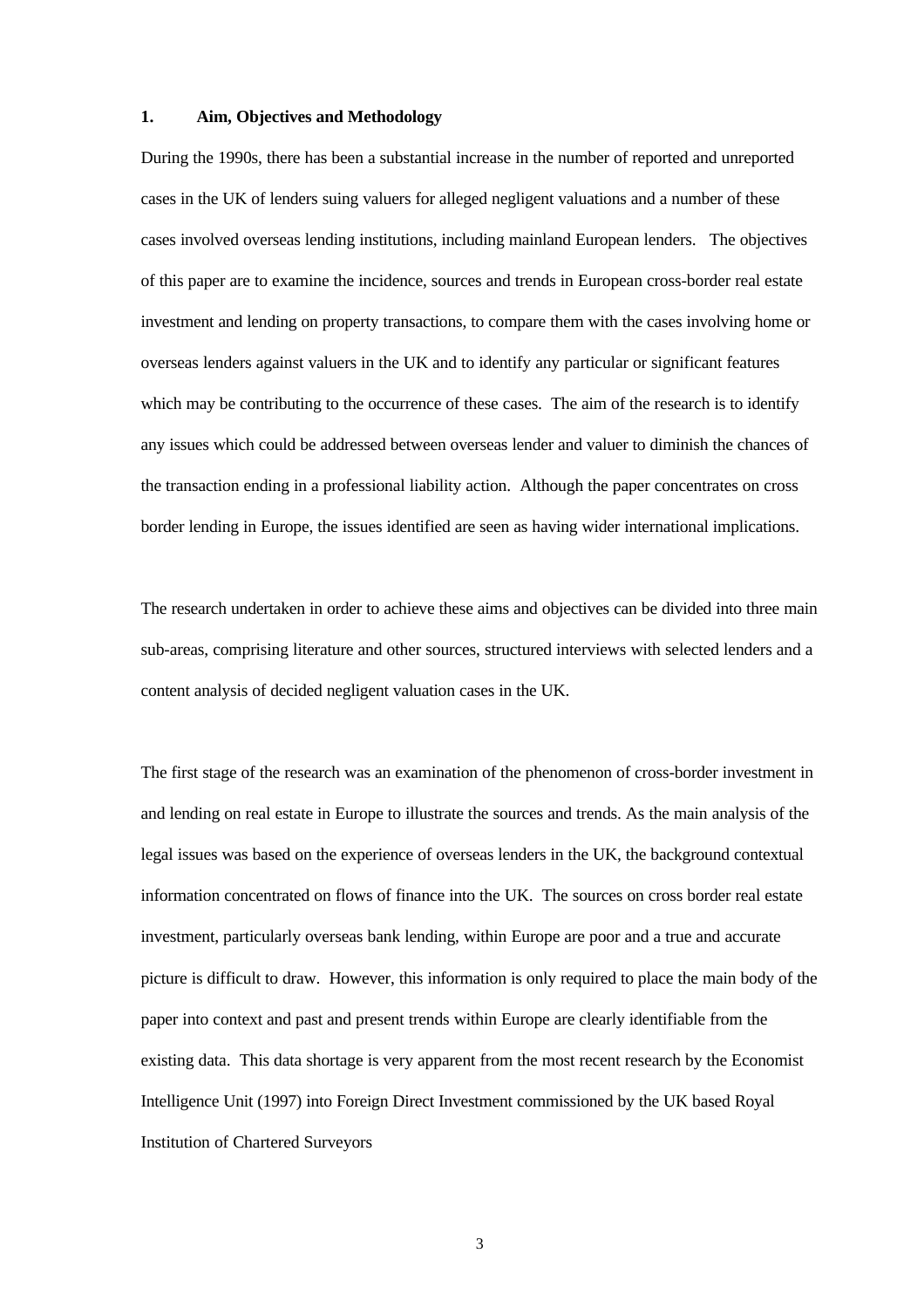This paper also draws on information obtained as part of another project reported in two working papers (Crosby, et.al., 1997a; 1997b). Survey work for that study included four overseas banks, two European and two Asian, who took part in a series of structured interviews designed to obtain more detailed information on lending practices, particularly in relation to selection and instruction of, and reliance on, valuers to advise on the adequacy of property as security. The responses given were capable of being compared, and, in some instances, contrasted, with those given by their local equivalents, in this case five UK lenders. This research examined the whole loan valuation process including bases of valuation and reporting of values.

The main phase of the research for this paper was a detailed study of those cases where risk exposure issues would be expected to be most acute, namely, where losses had been sustained as a result of property finance transactions. Previous research resulted in the development of an extensive database comprising all the reported and many unreported decisions of the courts in professional negligence cases concerning valuers and other property professionals. The cases in question derive chiefly from the UK, although there are significant numbers of cases from Commonwealth countries such as Australia, New Zealand and Canada. A number of these cases involve lenders from overseas and property professionals from the UK.

Accordingly, the research team carried out an analysis of decided negligence cases involving property lending in the UK since two landmark cases occurred in 1977. Forty-eight cases have been decided in the period 1991 to 1996, representing valuations of commercial and residential property carried out in the UK from 1983 to 1991. The incidence of overseas banks in these cases was compared to the incidence of overseas bank lending in the UK real estate market. The search was then refined to identify those cases involving overseas, mainly European, lenders. Special attention was paid to those cases where allegations by the lender against local consultants were met by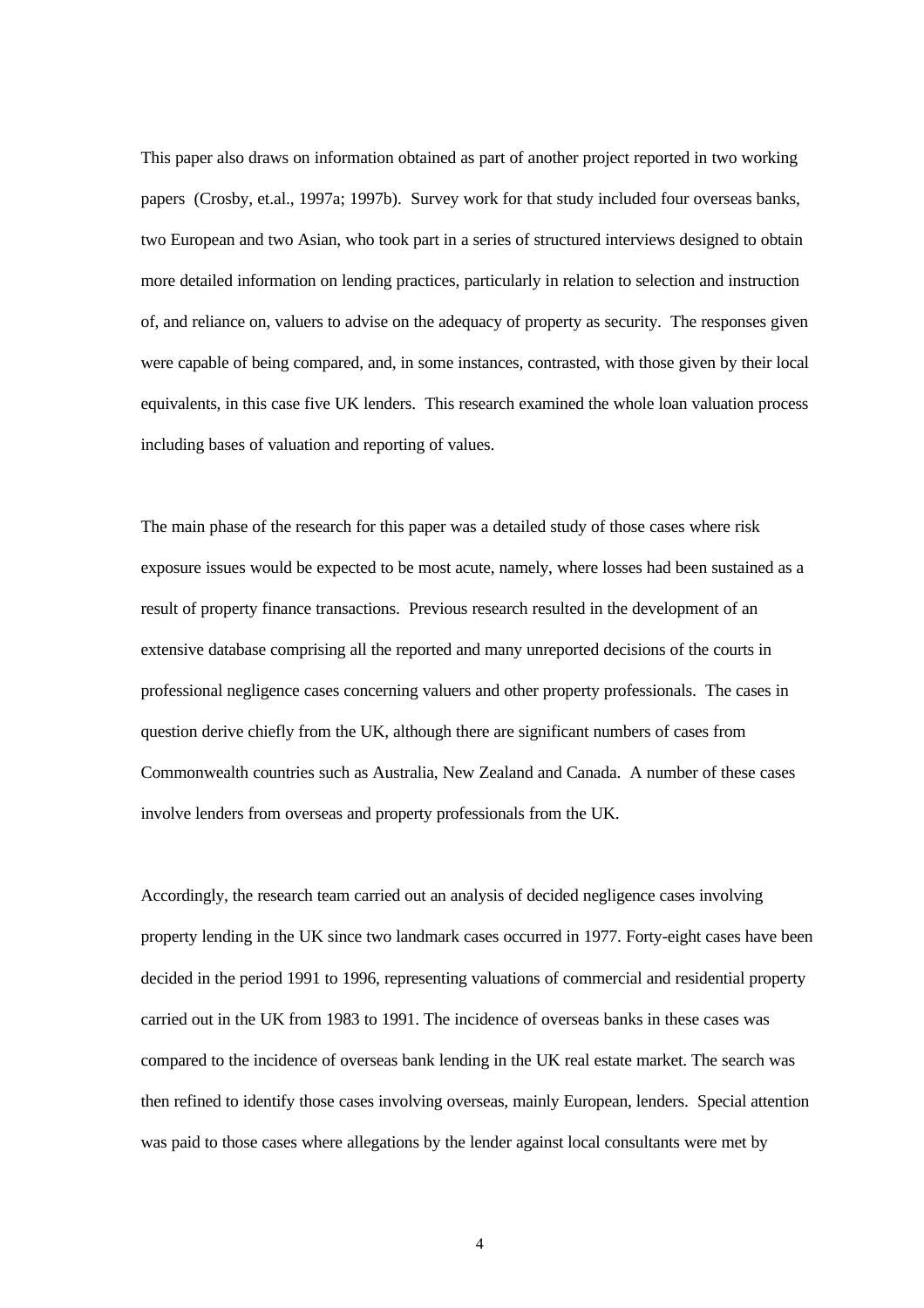counter-allegations of negligent lending practice on the part of the plaintiffs, so as to amount to an arguable defence of contributory negligence.

The cases extracted were examined in detail to identify common features and trends, including any consistency or otherwise with equivalents involving UK lenders. The evidence of attitudes on the part of overseas banks obtained by the structured interviews was utilised to assist in this stage.

The analysis of the evidence obtained by the methods described above enabled the authors to proceed to the conclusions set out in Section 5 below. The findings themselves are set out and discussed in Sections 2 to 4.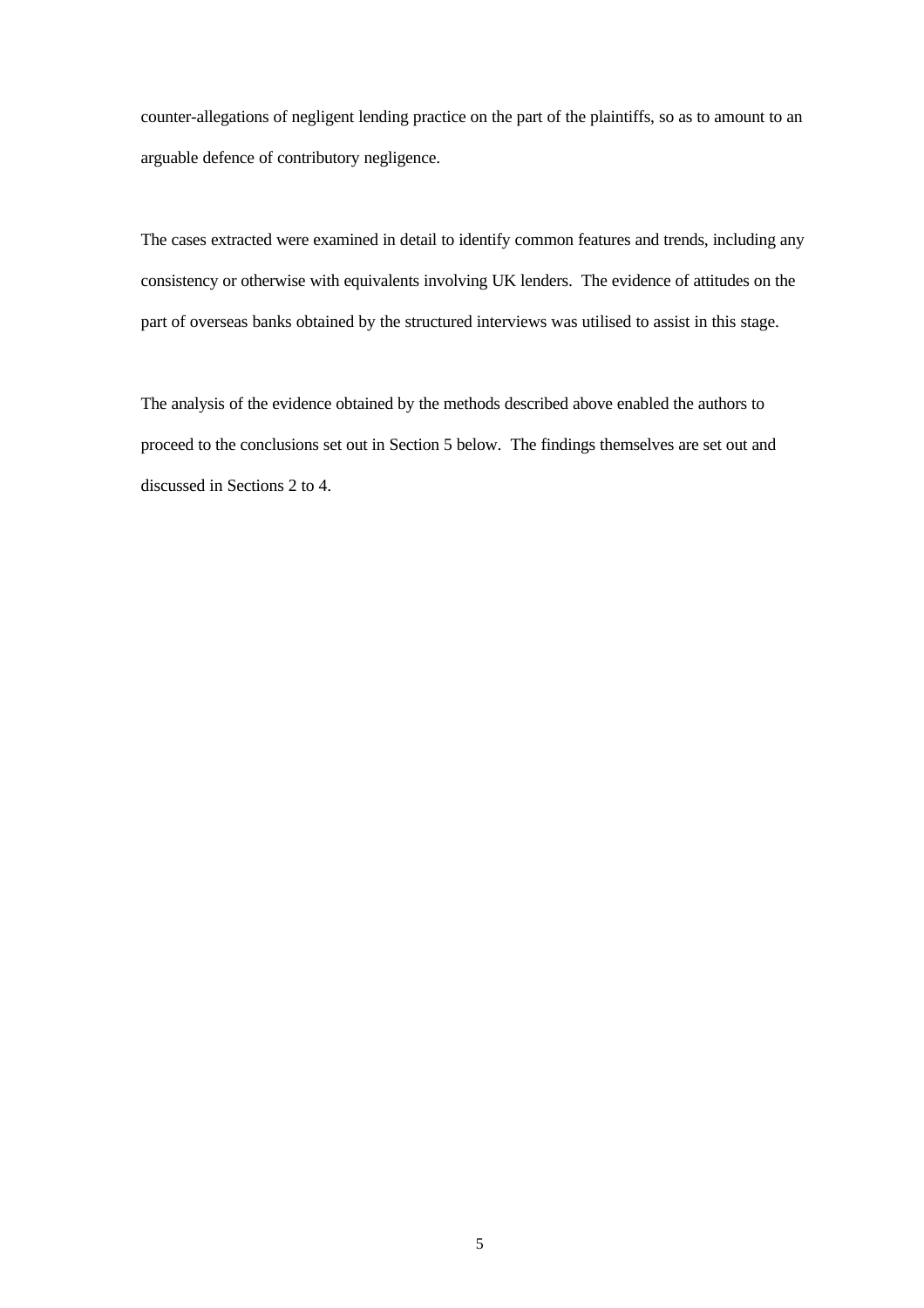#### **2. The Market Context**

#### **2.1 Cross-border real estate investment**

Property markets in the 1980s and 1990s have performed similarly in many countries and regions of the world, not just Europe. The long term rising market in rental values in the 1980s was followed by recession in the 1990s. Figure 1 illustrates that general trend for the market in offices in six major centres in Europe.



**Figure 1. Rental Values in Six Major European Centres - Offices End 1986 - End 1996**

Source (Various Reports from DTZ Debenham Thorpe, JLW and Healey and Baker and Euro Property).

All six centres suffered nominal falls in rental values between the end of 1989 and the end of 1993, commencing with London and finishing with Brussels. Capitalisation rates also moved upwards exacerbating any capital value reductions caused by rent reductions. The central London monthly office capital value index almost halved between the end of 1989 and 1992 (IPD, 1992).

The boom of the late 1980s, followed by the recession in the early 1990s, coincided with an increase in the total new money being invested into investment property. In the UK, this was around £4 billion in 1986, rising to around £8 billion in 1987, over £10 billion in 1988, peaking at £14 billion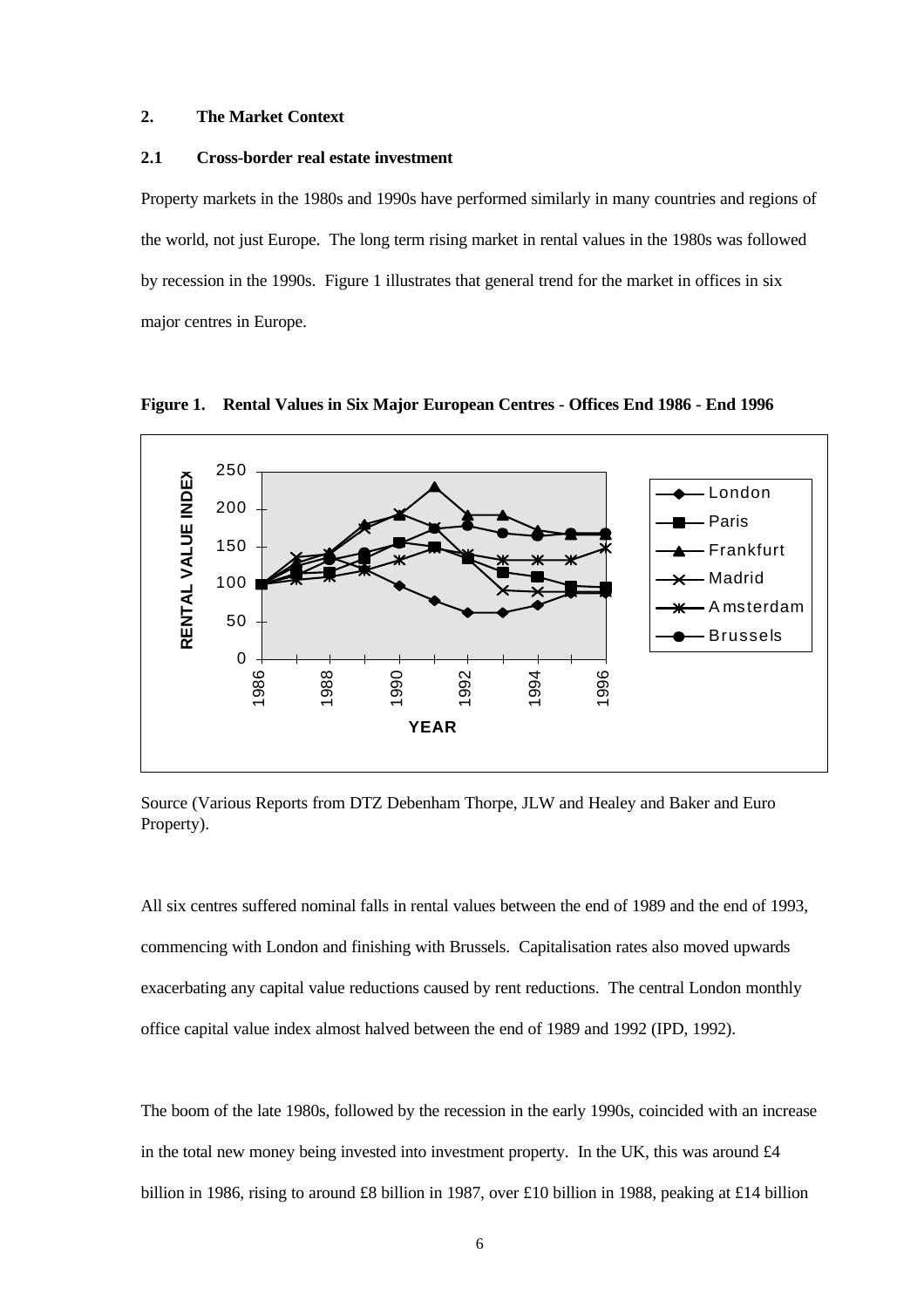in 1989 (DTZ, 1996a). In Germany, the commercial property investment market increased from DM 5.4 billion in 1980 to nearly DM11 billion in 1989 (see Figure 2.).



**Figure 2. Annual Turnover German Commercial Property Investment Market 1980-1990**

A significant feature of many investment markets in the 1980s was the increasing amount of cross border investment. In the UK, the level of inward investment by overseas residents rose from £4.5 billion in 1985 to a peak of £18.5 billion in 1989 and 1990. Property shared in this new phenomenon; overseas investment in UK property took off in 1988, rising from around £250 million in 1987 to nearly £2 billion in 1988 and over £3 billion in 1989 and 1990 (DTZ, 1996a). Figure 3. illustrates the overall level of overseas investment in the UK property market for the period 1988 to 1996 (Sept) and shows that the amount has levelled off during the 1990s at between £2 and £3 billion per annum.

Source (JLW, 1991)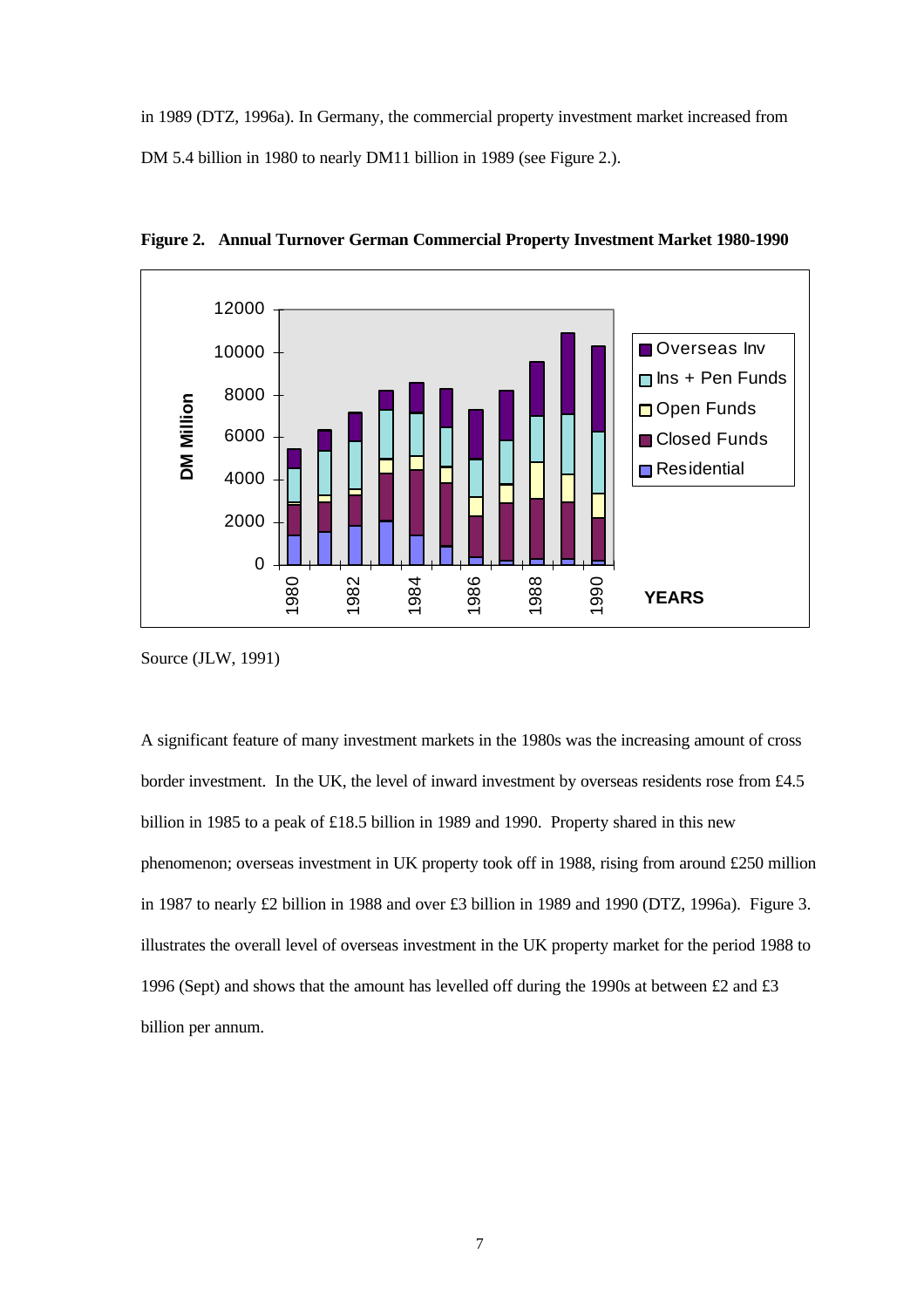

**Figure 3. Annual Overseas Investment in UK Real Estate 1988-1996**

Source : DTZ Debenham Thorpe Research UK (DTZ, 1996b)

In Germany, overseas investors contributed nearly DM1.5 billion in 1985 rising to DM4 billion in 1990. A significant portion of these overseas funds came from Sweden in the the late 1980s and the Japanese were the heaviest non European investors. A survey by the Munchener Institute reported in JLW (1991) estimated that DM16 billion of real estate owned by overseas investors in 1990 was shared as in Table 1.

| Table 1 - Breakdown of German Real Estate Owned by Overseas Investors 1990 |                    |  |  |  |  |
|----------------------------------------------------------------------------|--------------------|--|--|--|--|
|                                                                            | <b>DM</b> Billions |  |  |  |  |
| Scandanavia (chiefly Sweden)                                               | 5.5                |  |  |  |  |
| <b>Netherlands</b>                                                         | 4.0                |  |  |  |  |
| <b>Great Britain</b>                                                       | 2.5                |  |  |  |  |
| Japan                                                                      | 1.5                |  |  |  |  |
| USA.                                                                       | 1.0                |  |  |  |  |
| France                                                                     | 0.5                |  |  |  |  |
| Near East                                                                  | 0.5                |  |  |  |  |
| Other                                                                      | 0.5                |  |  |  |  |
|                                                                            |                    |  |  |  |  |

Source : JLW (1991)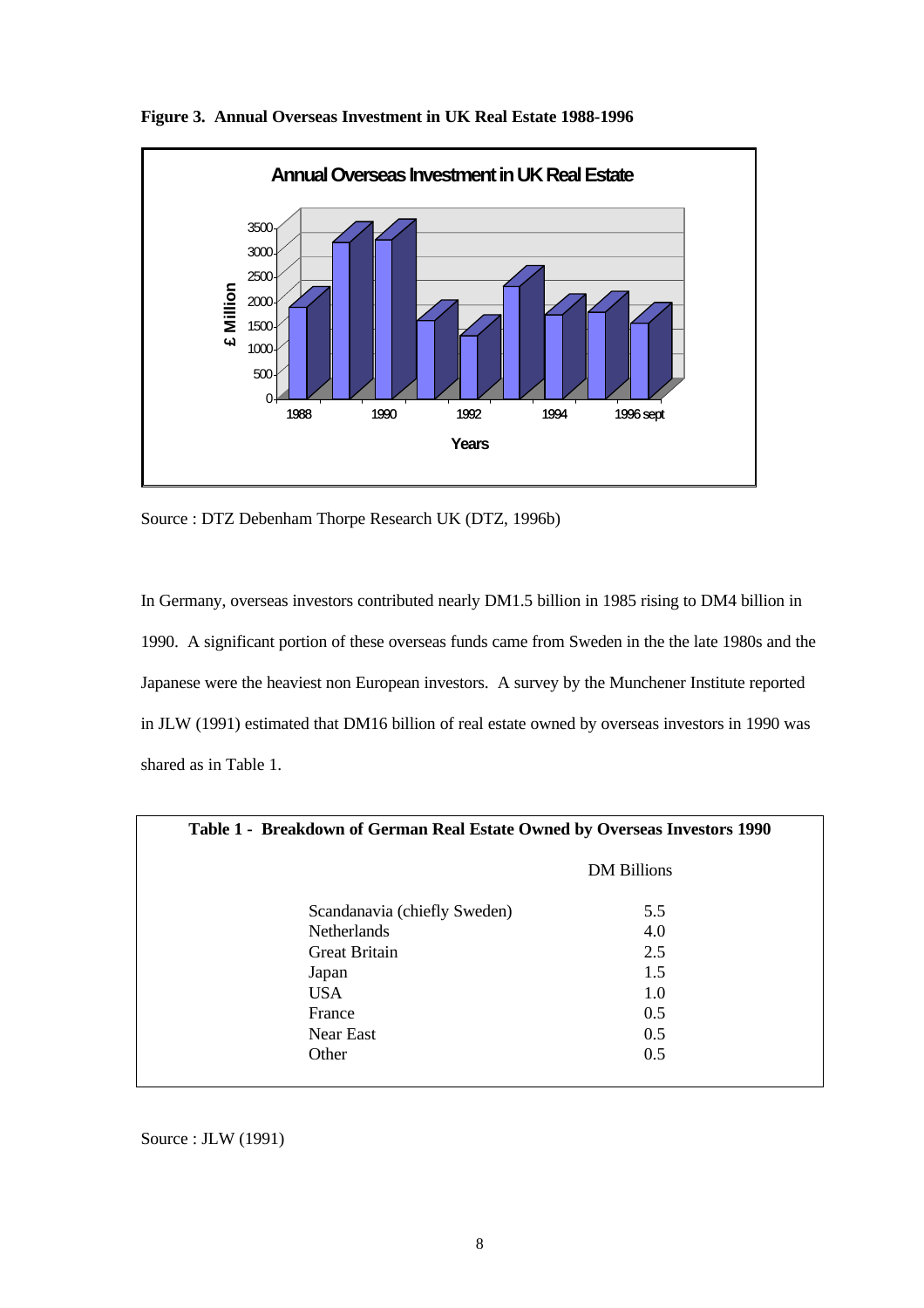This indicates that the Dutch were also active in overseas markets in the 1980s. By November 1994, Dutch property holdings in Europe totalled DFI 13.05 billion; 34% in Germany, 26% in the UK, 25% in France and 10% in Belgium. Overseas property holdings in the Netherlands totalled DFI 6.9 billion; 58% held by Scandanavian countries and 26% by Germany (Dijkstra, 1995).

These major sources of cross border activity are mirrored in the UK. Figure 4. illustrates that, in the late 1980s, the main overseas investors were from Sweden and Japan, investing around £2.3 billion and £3.2 billion respectively in the period 1988 to 1990. Dutch investors were active in 1988 with £500 million purchased but withdrew before the Japanese and Swedes. However, from 1992 onwards, the Germans dominated overseas investment, nearly  $£3$  billion being invested between 1992 and September 1996. The large USA investment in 1995 was the result of the purchase of Canary Wharf in London's Docklands.



**Figure 4. Sources of Annual Overseas Investment into UK Real Estate 1988 - 1996**

Source : DTZ Debenham Thorpe Research UK (DTZ, 1996b)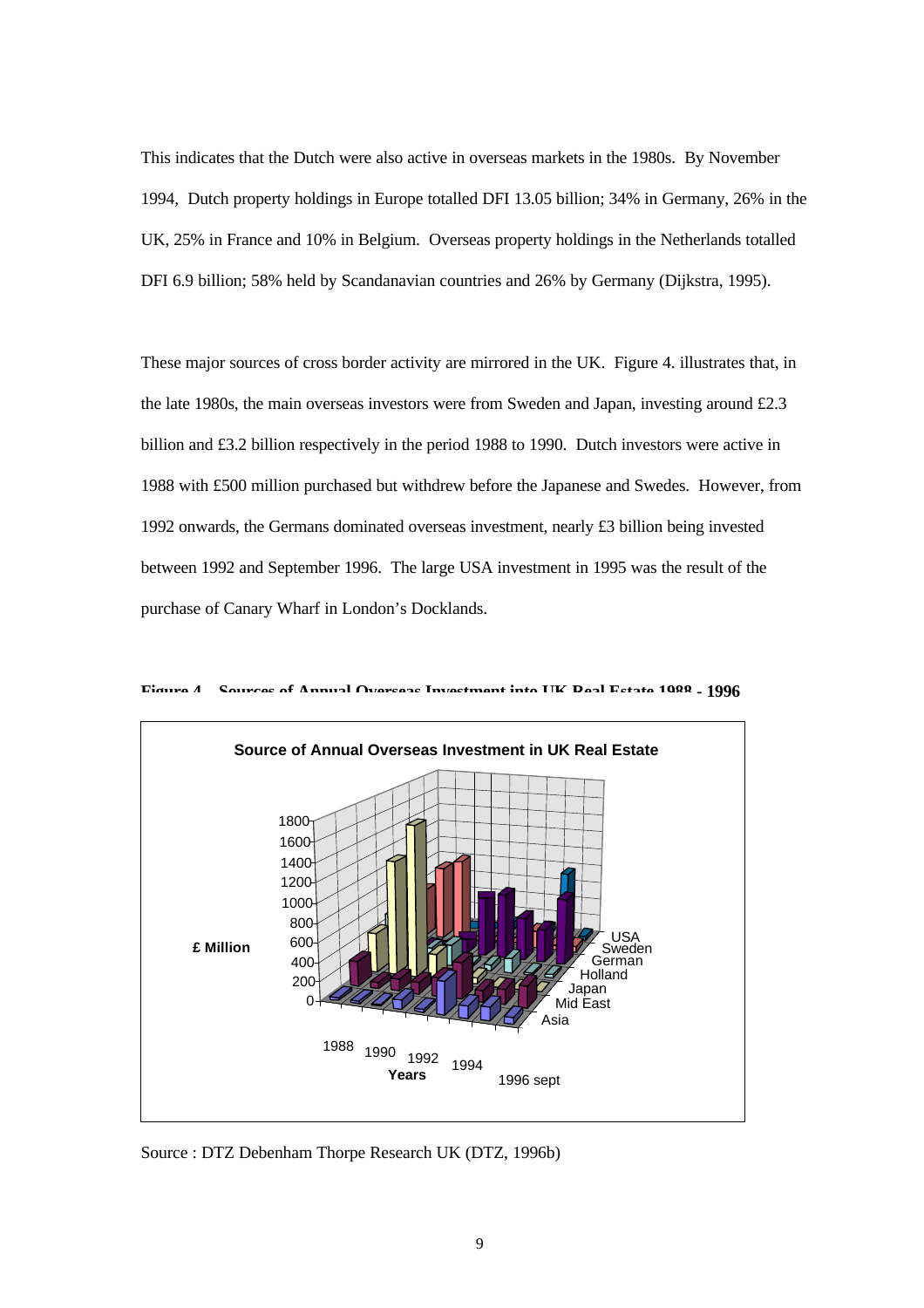In the UK, overseas investors have tended to concentrate on London, which accounts for over 80% of investment since 1988, the majority in the City, West End and Mid Town core markets. The exception in 1995 relates again to the Canary Wharf purchase in Docklands (Figure 5.). JLW (Solomans, 1995) estimate that, between 1990 and 1994, German investment in central London totalled £2 billion as set out in Table 2.

| Year         | <b>Private Sources</b> | <b>Institutions</b> | <b>Banks</b> | <b>Total</b> |
|--------------|------------------------|---------------------|--------------|--------------|
| 1990         | 24                     |                     | 36           | 72           |
| 1991         | 53                     |                     | 36           | 180          |
| 1992         | 303                    | 157                 | 162          | 622          |
| 1993         | 403                    | 183                 | 80           | 666          |
| 1994         | 173                    | 316                 | 37.5         | 526.5        |
| <b>Total</b> | 956                    | 759                 | 315.5        | 2030.5       |

**Table 2 - German Investment in Central London 1990 - 1994 (£Million)**

**Figure 5. Annual Overseas Investment in UK Real Estate by Region**



Source : DTZ Debenham Thorpe Research UK (DTZ, 1996b)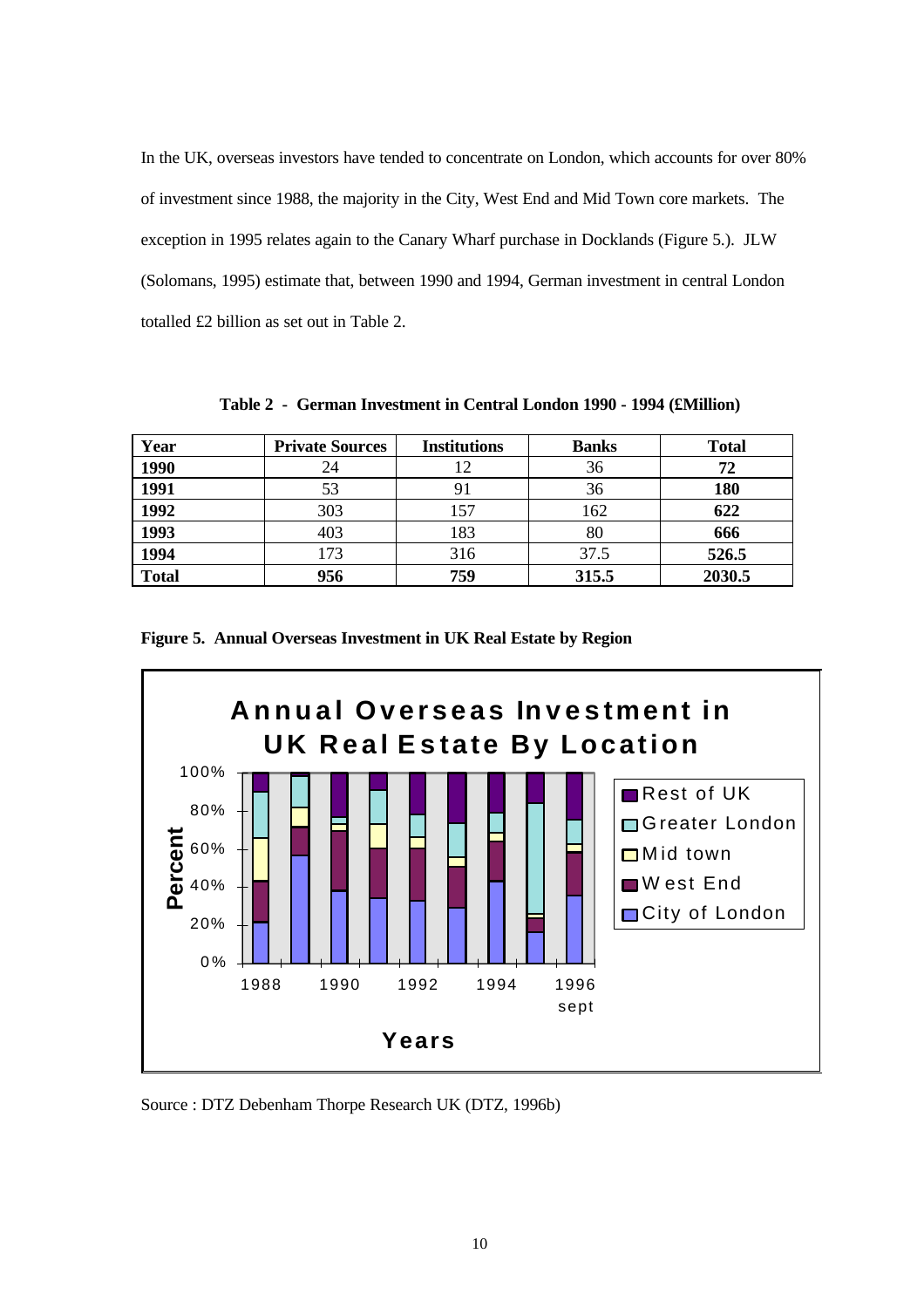### **2.2 Cross-border real estate lending**

The increase in overseas activity in the real estate market has seen a corresponding increase in the number of overseas banks locating in London. In 1980, there were 71 US banks, 141 European Banks, 24 Japanese and 147 other overseas banks located in London. By 1990, this had increased to 53 US, 207 European, 51 Japanese and 167 other overseas. Over the period, 245 new banks had set up offices with only 132 closing down, some the result of mergers (Beardsley, 1996). By 1990, there were a total of 478 overseas banks represented in London.

Outstanding bank debt owed by UK property companies increased from £2.2 billion in 1980 to a peak of £40 billion in 1991, before reducing to the current amount of £30 billion in September 1996 (Figure 6.).



**Figure 6 : Total Outstanding Bank Debt Owed by UK Property Companies**

Source : DTZ Debenham Thorpe Research UK (DTZ, 1996b)

In France, Morling (Rowe, 1997) estimated that outstanding bank lending to property totalled FFR315 billion in 1995, having reduced from FFR350 billion in 1994 and FFR375 billion in 1993.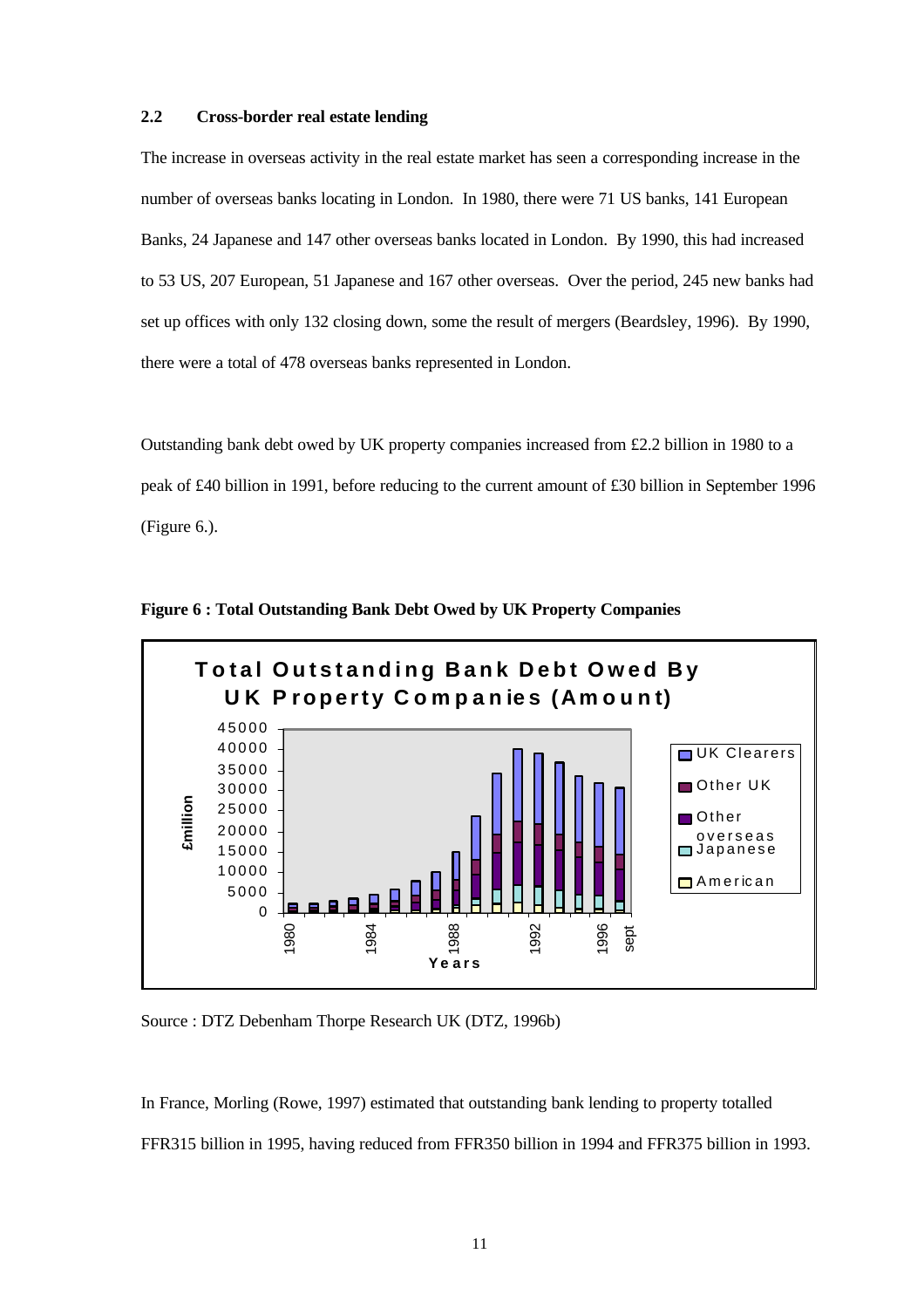European Mortgage Federation figures suggest that the outstanding loans against mortgages on commercial property between 1985 and 1993 increased by 125% in Belgium, 143% in Italy, 44% in Portugal, 202% in Spain and 42% in Greece. In Germany, the increase was 138%, while in the Netherlands it increased by 53% between 1985 and 1989, before falling back 25% to 1993 (RICS, 1995).

Despite the different kinds of lending included in the various national figures, it is clear that the exposure of international lenders to the property sector increased during the 1980s. In the UK, only 20% of the outstanding property company debt was owed to overseas banks in 1980 but, by 1990, this had increased to 43%. They have since reduced their exposure to 35%. Figure 7. illustrates the respective shares of the UK clearers, other UK banks, Japanese, US and other overseas banks.



**Figure 7. Total Outstanding Bank Debt Owed by UK Property Companies 1980-1996**

Source : DTZ Debenham Thorpe Research UK (DTZ, 1996b)

Given the importance of London in the property investment market in the UK, a Richard Ellis/Gallup (1995) survey of 62 overseas investors and 51 overseas banks canvassed their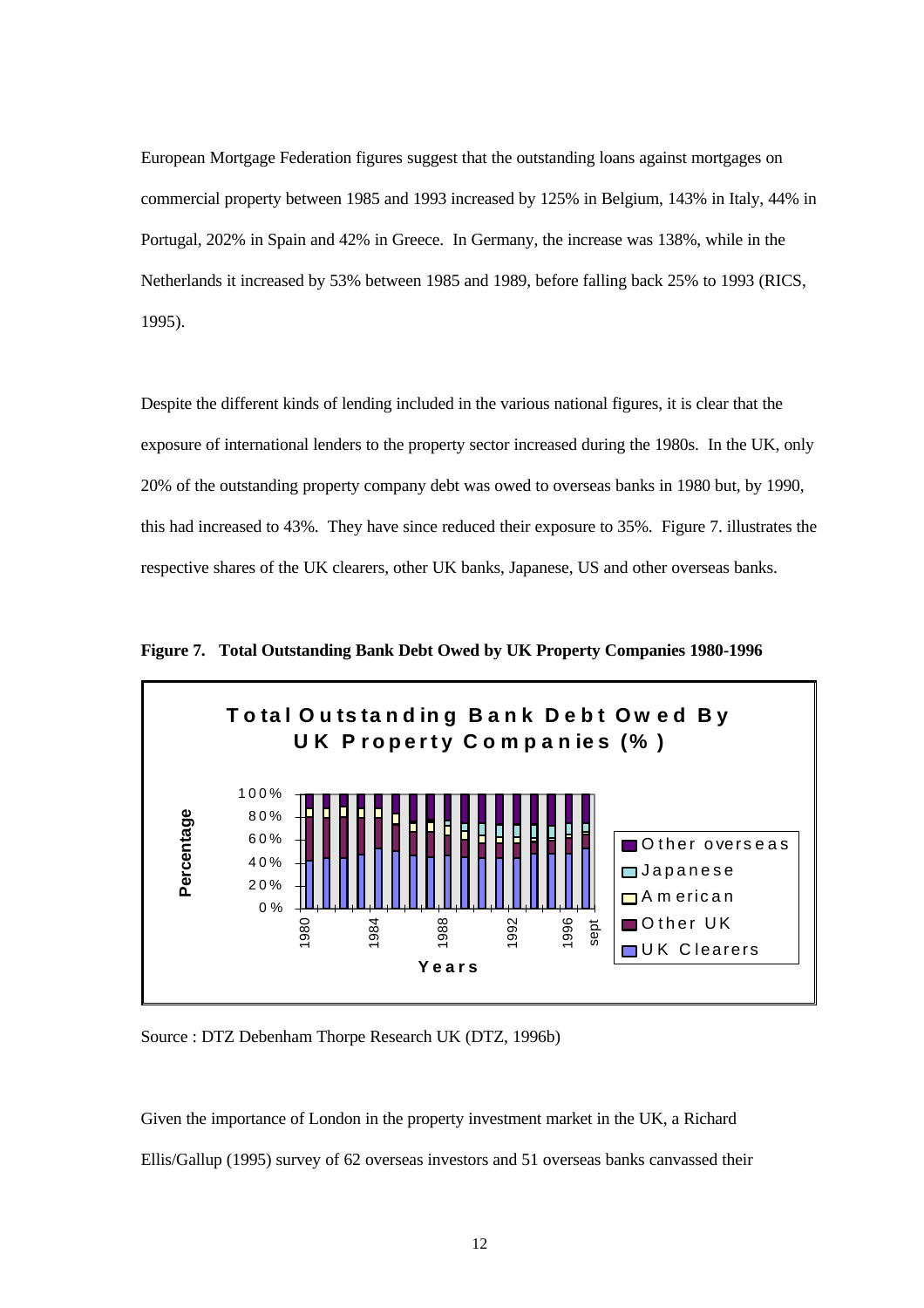perceptions and future intentions towards London. The prospects for the London market were very favourably viewed, with positive responses concerning rental and capital growth prospects, the importance of London as an international financial centre, UK economic growth prospects and the length of leases. A majority of investor respondents who expressed an opinion thought London would perform better than any other City in Europe and 61% said there was no other city in the world in which they would prefer to invest.

The bankers shared the view on the prospects of London but were more concerned with the stability of cash flow generated by the structure of leases in the UK. Investment and lending since the survey has tended to confirm those findings. International investment and overseas bank lending has continued during 1995 and the first three quarters of 1996.

The evidence suggests that overseas investment and bank lending on commercial property will continue to be a major factor in centres around the world, with London and the UK being a favoured home for some of these international funds. There have been some failures, most notably the Swedish and Japanese in the late 1980s, countered by some equally spectacular successes, most notably by the Germans in the over-rented London office market of the early to middle 1990s. This paper is more concerned with the repercussions of the failures.

These failures are not confined to Europe. It is estimated that by 1993 Japanese investors had a \$77 billion exposure to the US real estate market. Kennedy and Matsuo suggest that the problems of Japanese investors stemmed from five factors; but that they all centred on:

> "an apparent lack of understanding or naiveté on the part of Japanese investors with respect to the US market. Many assumptions made by Japanese investors were predicated on an understanding of the domestic Japanese real estate market as opposed to the foreign market of US real estate.".

> > (Kennedy and Matsuo, 1996, p9)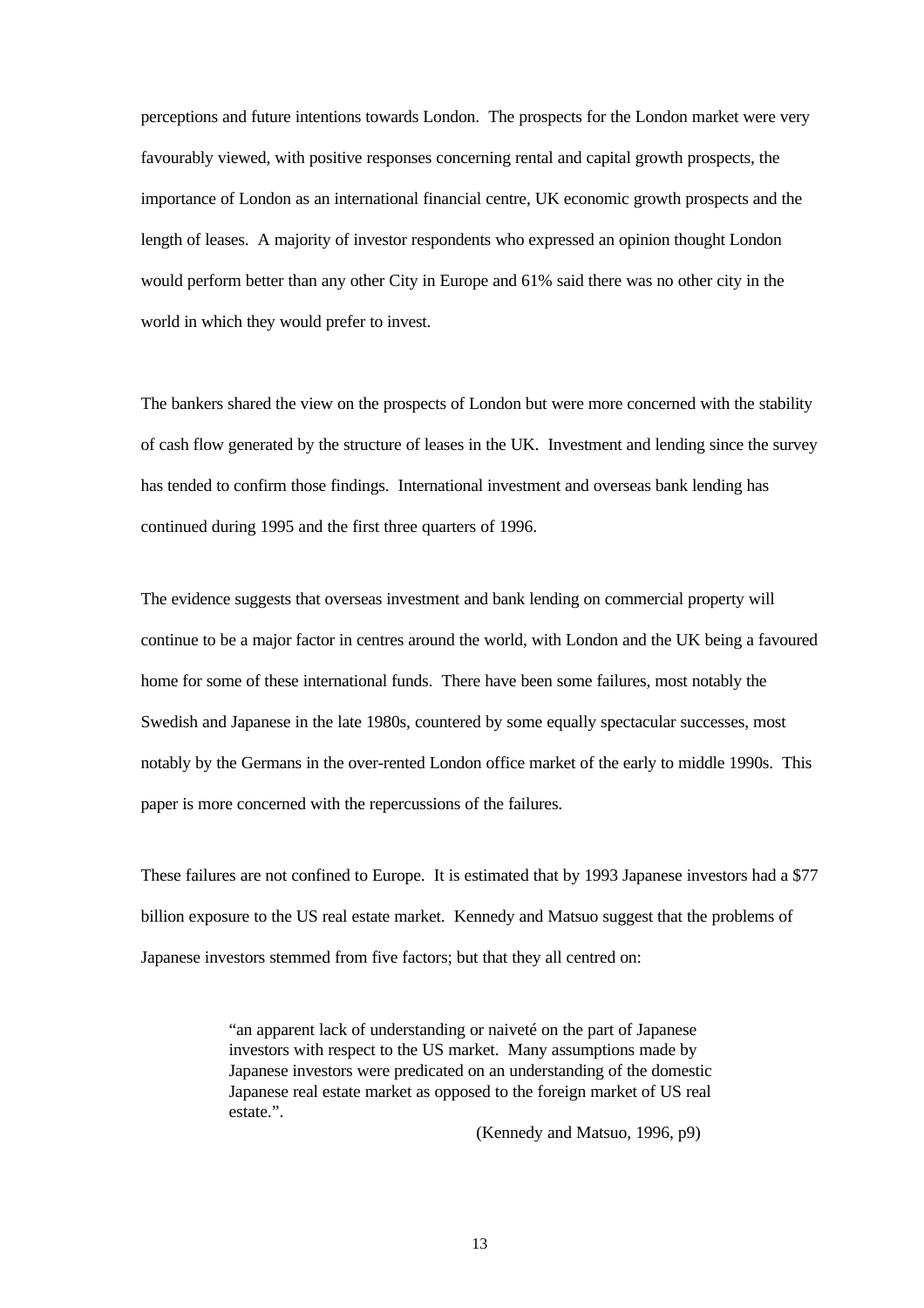In addition to investment market risks, there may also be additional legal and procedural risks in investing or lending in foreign environments. A lack of detailed understanding of cultural, political, legal and social factors may lead to misunderstandings of, or undue reliance on, advice received from professionals operating within the particular market. These institutional risks can lead to 'Home Asset Bias' (Geurts and Jaffe, 1996; Uppal, 1992), investing in a home market rather than obtaining the diversification benefits of the overseas market because of the lack of knowledge of the institutional context of the country concerned. One such institutional factor is the ability of a client to sue a professional advisor and to claim damages for negligent actions. In the UK, this ability exists but exercising it has risks attached.

A number of overseas lenders, exposed to losses in the aftermath of the recession and the property crash, decided to try to recover their losses by claiming that they had been badly advised by the local market professionals carrying out property valuations prior to lending. By adopting this course of action, the banks' own processes and procedures were examined in the course of the hearings and revealed some interesting insights into the lending process. The remainder of this paper considers whether lenders have particular difficulties lending in overseas markets, beyond those lending in home markets, by examining the detail of these cases and comparing them with similar cases involving UK lenders. Conclusions can then be made regarding the particular steps which may need to be taken by overseas lenders to address any procedural problem, and so reduce the institutional risks of lending in overseas markets.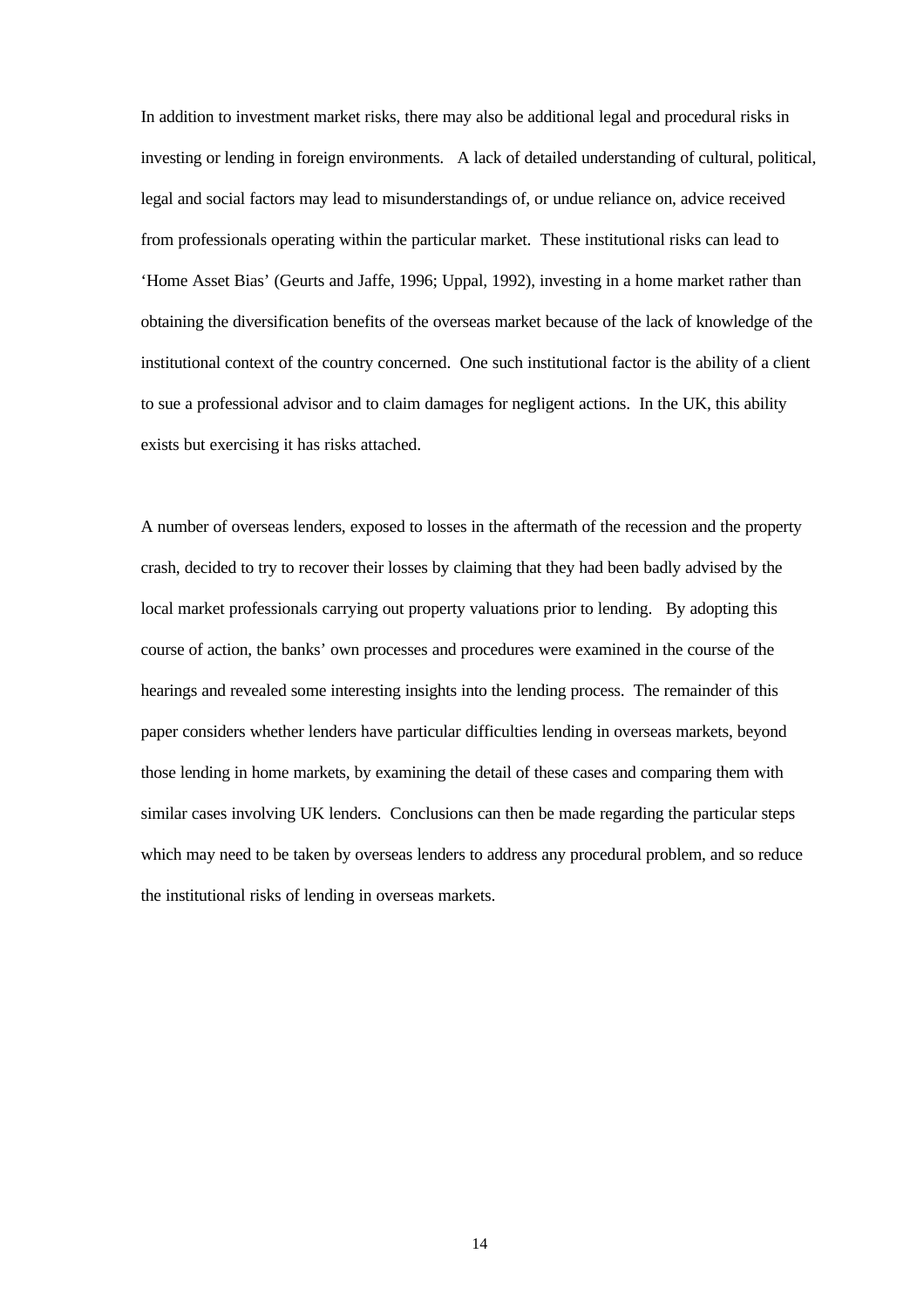#### **3. Incidence of Decided Cases**

The history of institutional lenders suing valuers in the UK really started with the two landmark cases of *Singer and Friedlander Ltd* v *John D Wood & Co* [1977] 2 EGLR 84 and *Corisand Investments Ltd* v *Druce and Co* [1978] 2 EGLR 86. As with the recent spate of legal actions, both these cases arose in the aftermath of a slump in the commercial property market. The extent and duration of this slump in actual values was significantly less than the recession of the 1990s although in real terms it was similar. At such times, there is an obvious increased risk that the borrower may be over-exposed and may default in repayment of the loan; that the property will have fallen in value to a point where it provides insufficient security for the outstanding debt; and that the lender will then seek to recoup its losses by an action for negligence against the valuer on whose report the lender relied in agreeing to make the loan (Crosby, et.al., 1997a).

Between 1979 and 1990, a period of sustained (with a few very minor exceptions) period of value growth in all sectors of the UK property market, only 5 lender-valuer claims appear to have reached the courts. These were all concerned with valuations of residential property. They are *Anglia Hastings & Thanet Building Society v House & Son* [1981] 2 EGLR 17; *London & South of England Building Society v Stone* [1982] 1 EGLR 139, [1983] 3 All ER 105, [1983] 2 EGLR 131; *Testabridge Investments Ltd v David Restall & Associates* (1985, unreported); *Predeth v Castle Phillips Finance Co Ltd* [1986] 2 EGLR 144; and *Swingcastle Ltd v Alastair Gibson* [1991] 2 All ER 353, [1991] 1 EGLR 157.

From 1991 to the present time, a number of factors have combined to render litigation between lenders and valuers significantly different from that seen in the previous case law, to such an extent that this research is based exclusively on the cases decided during the later period.

Tables 3 and 4 set out the details of cases decided between 1991 and 1996 concerning commercial (Table 3) and residential (Table 4) property valuations carried out between 1983 and 1991.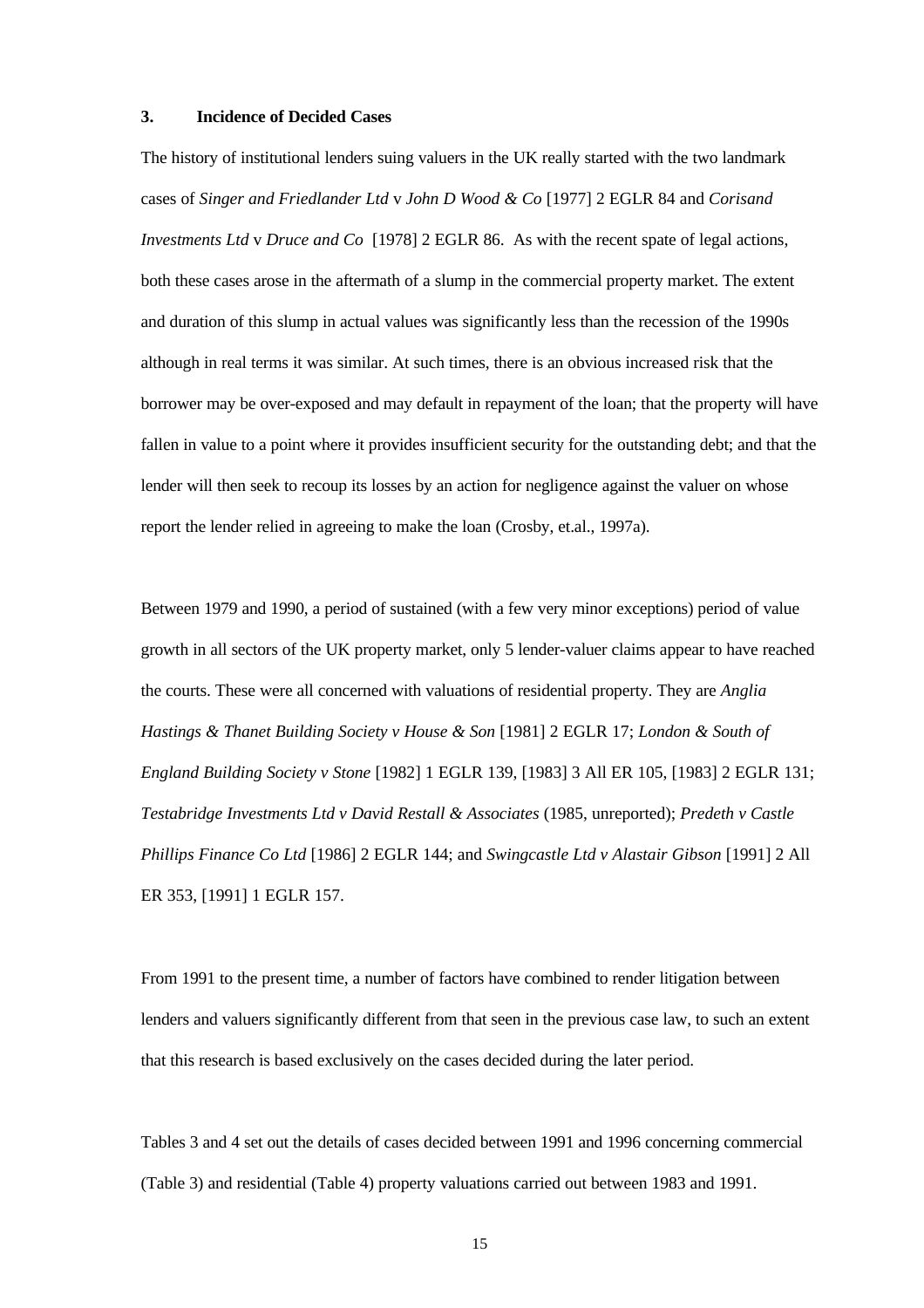| Date of<br>valuation | Cases | UK<br>lenders  | European<br>$(+O/S)$ | Contributory<br>negligence | Cont Neg<br><b>UK</b> lenders | Cont Neg<br>European |
|----------------------|-------|----------------|----------------------|----------------------------|-------------------------------|----------------------|
|                      |       |                |                      |                            |                               |                      |
|                      |       |                | lenders              |                            |                               | $(+O/S)$ lenders     |
|                      |       |                |                      |                            |                               |                      |
| 1983                 |       |                | 0                    |                            | $\Omega$                      |                      |
| 1984                 |       |                | 0                    |                            |                               |                      |
| 1985                 |       |                |                      |                            | $\Omega$                      |                      |
| 1988                 | 5     | $\overline{2}$ | $2(+1)$              | 3                          |                               | $\overline{2}$       |
| 1989                 | 10    | 5              | 4                    | 9                          | 4                             | 5                    |
| 1990                 | 4     |                | $1(+2)$              | 4                          |                               | $1(+2)$              |
| 1991                 |       |                | 0                    | 0                          | $\theta$                      | O                    |
|                      |       |                |                      |                            |                               |                      |
| Total                | 23    | 11             | $9(+3)$              | 18                         |                               | $9(+2)$              |

**Table 3 - Negligence Actions Involving Commercial Property**

**Table 4 - Negligence Actions Involving Residential Property**

| Date of   | Cases | <b>UK</b> | European | Contributory | Cont Neg          | Cont Neg         |
|-----------|-------|-----------|----------|--------------|-------------------|------------------|
| valuation |       | lenders   | lenders  | negligence   | <b>UK</b> lenders | European lenders |
|           |       |           |          |              |                   |                  |
| 1987      | ⌒     |           |          |              |                   |                  |
| 1988      | ∍     |           |          |              |                   |                  |
| 1989      |       |           |          |              |                   |                  |
| 1990      |       |           |          |              |                   |                  |
| 1991      | ⌒     |           |          |              |                   |                  |
|           |       |           |          |              |                   |                  |
| Total     | 25    |           |          |              |                   |                  |

Fifteen out of 23 commercial valuation cases (65%) were carried out in the boom period of 1988 and 1989, while an additional four were carried out in the first year of the 'collapse' which is generally acknowledged to be the end of 1989. This illustrates a repeat of the 1970s scenario; loans and/or purchases made at the height of the 'boom', a loan default or other financial problem coinciding with the collapse of the market and then losses by the lender being exacerbated by difficulties of selling in weak economic conditions.

The peaking of the residential owner-occupied market in the UK is less easy to identify. An artificial stimulus was supplied during the spring of 1988 by the announcement that the Government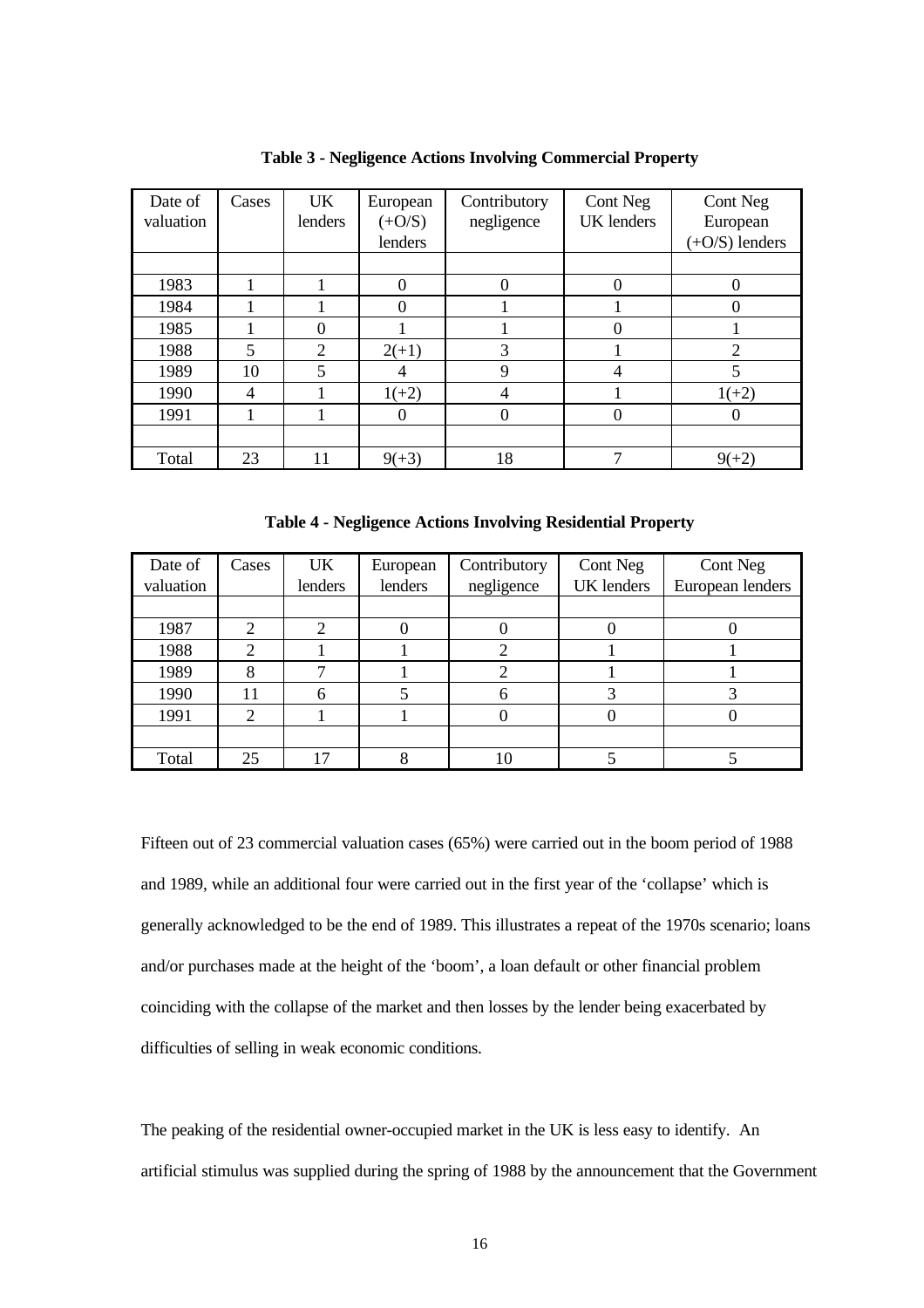would change the tax status of mortgage holders in August of that year by reducing tax relief. Purchasers entered the market to beat the August deadline. Comments on the state of the residential market by expert witnesses within individual cases tend to suggest that the market weakened considerably after August 1988 but actual falls in value only became apparent from the middle of 1989 and, in some regions, even later. Although a considerable number of cases involved valuations in late 1989 and 1990, after the peak in the market, it is apparent that these cases represent valuations at levels which were perceived to be at or near the peak. The litigation cycle is therefore similar to the commercial cases.

It is noticeable that overseas lenders figure very strongly as a proportion of the parties concerned. Despite the fact that only around 40% of outstanding bank debt was owed to them by UK property companies from 1990 to 1996, overseas lenders were involved in over half the commercial property valuation cases (but only around 30% of the residential property cases). Moreover, of the 20 actions bought by overseas lenders, all but three concerned banks from mainland Europe.

Another feature worthy of comment is the number of cases concerning overseas institutions where contributory negligence was an issue. Again, it may be regarded as disproportionate when compared with the UK lender cases. Given that, until 1991, in the UK valuers had not run the defence of contributory negligence against lenders suing them (although it had been done in New Zealand over a decade ago in *Kendall-Wilson Securities* v *Barraclough* [1986] NZLR 576), it is surprising that as many as 28 out of 48 (58%) contain an argument of that defence. It is even more surprising that, in the cases involving overseas lenders, that figure is 16 out of 20 (80%), compared with 12 out of 28 (43%) in the cases involving UK lenders. This disparity is especially material in the residential cases; the proportions are less uneven in the commercial sector.

In fairness, it should be noted that the allegations of contributory negligence have only benefited the defence in eight cases out of 28 (29%) where they were made, resulting in reductions of between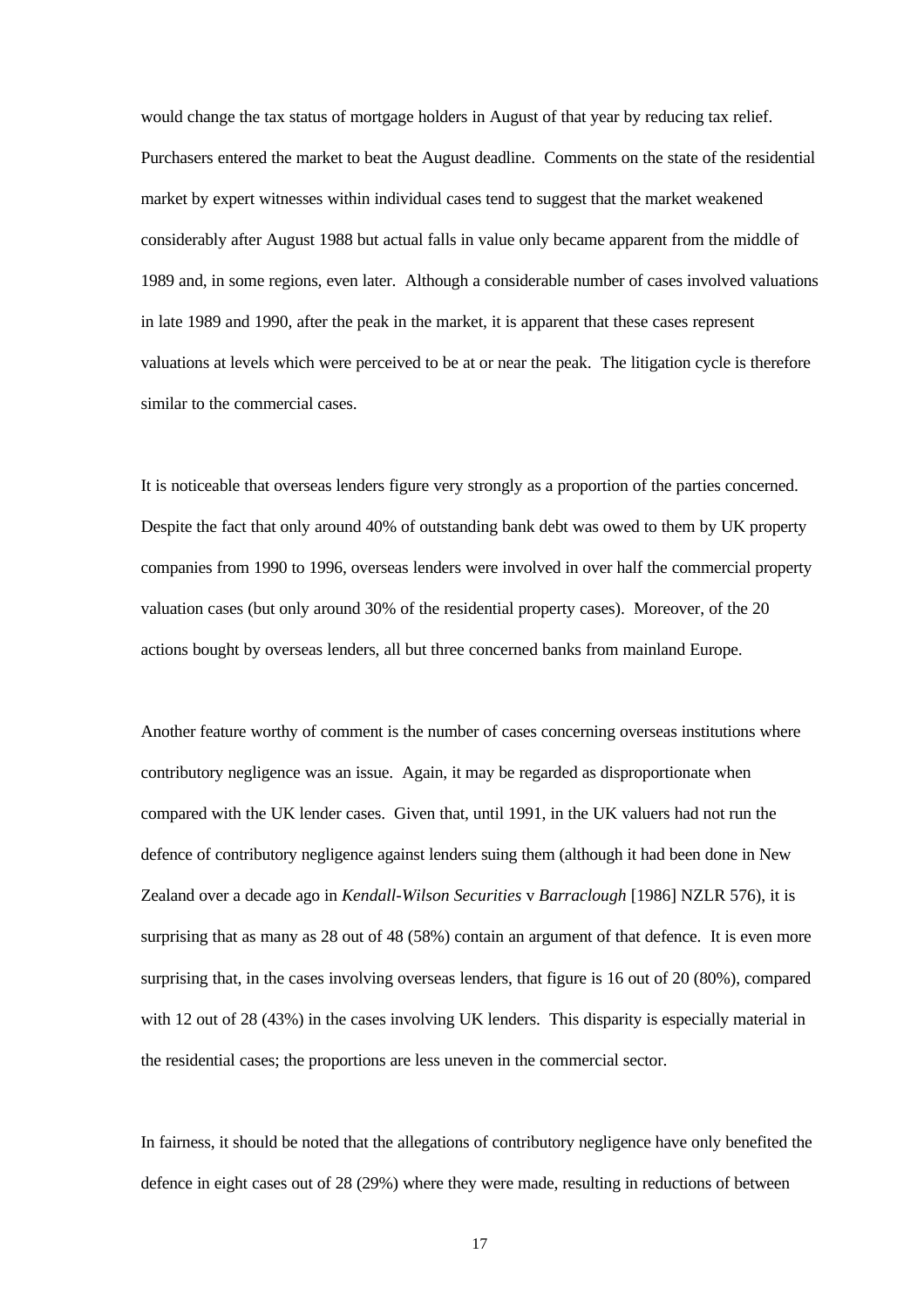15% and 30% of damages awarded. Of those eight, five concerned commercial property (*Banque Bruxelles Lambert SA v Eagle Star Insurance Co Ltd* [1995] 2 All ER 769, [1994] 2 EGLR 108; *Nyckeln Finance Co Ltd v Stumpbrook Continuation Ltd* [1994] 2 EGLR 143; *South Australian Asset Management Corporation v York Montague Ltd* [1995] 2 EGLR 219; *Barclays Bank plc v William H Brown Ltd* [1996] NPC 184 and *Interallianz Finanz AG v Independent Insurance Co Ltd* [1997] NPC 89) and three concerned residential property (*BNP Mortgages Ltd v Key Surveyors Nationwide Ltd* (1994, unreported); *Platform Home Loans Ltd v Oyston Shipways Ltd* [1996] EGCS 146 and *Chelsea Building Society v Goddard & Smith* [1996] EGCS 157.).

More significantly, perhaps, five of the eight involved overseas lenders, four of them European. To these may be added four more where the judge held that the contributory negligence of the lender was sufficiently serious to justify holding the lender responsible for up to 80% of the loss (*Nyckeln Finance Company Ltd v Edward Symmons & Partners* (1995, unreported); *First National Bank plc v Andrew S Taylor (Commercial) Ltd* [1995] EGCS 200; *PK Finans International (UK) Limited v Andrew Downs & Co Ltd* [1992] 1 EGLR 172 and *Credit Agricole Personal Finance plc v Murray* [1995] EGCS 32. It was only the failure of the lender's claim that rendered these findings purely academic. In total, contributory negligence by the lender has been found to exist in 12 cases, eight involving overseas lenders, with seven of those from mainland Europe.

Table 5 sets out the grounds on which the contributory negligence defence was founded in the 28 cases and details the success or failure of the defence.

|                                       | Total $(1)$ |    |  | <b>Commercial</b> (2) | <b>Residential (3)</b> |    |  |
|---------------------------------------|-------------|----|--|-----------------------|------------------------|----|--|
|                                       | Yes         | No |  | <b>Yes</b><br>No      |                        | No |  |
| Inadequate checks on borrower         |             |    |  |                       |                        |    |  |
| Failure by lender to follow own rules |             |    |  |                       |                        |    |  |

**Table 5 : Contributory negligence (results and grounds)**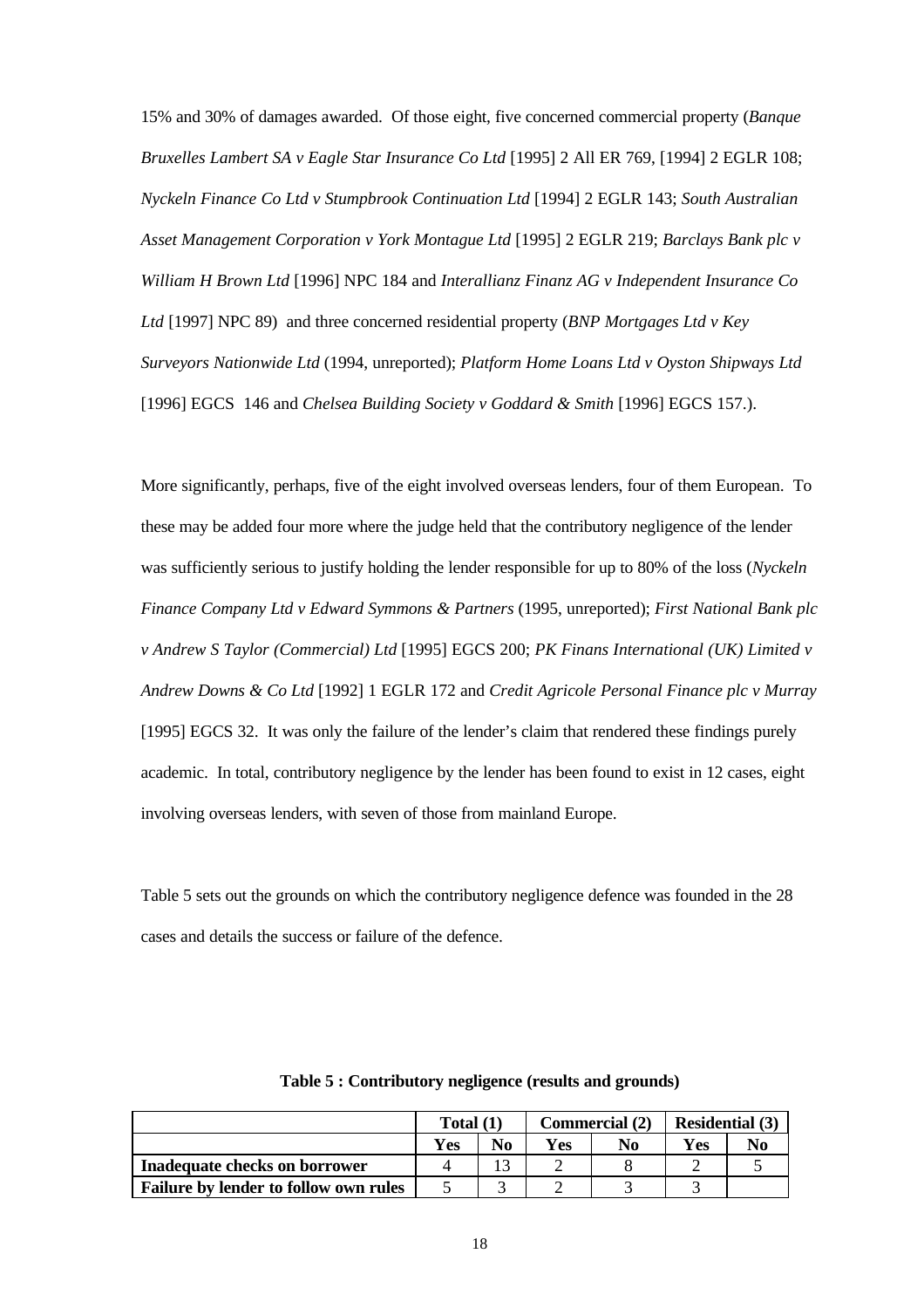| <b>Imprudent lending policy</b>    |    |    |  |  |
|------------------------------------|----|----|--|--|
| <b>Blind reliance on valuation</b> |    |    |  |  |
| Other negligent conduct            |    |    |  |  |
| <b>Total</b>                       | 24 | 10 |  |  |

Notes to Table 5

Table 6 sets out details of the eight cases where contributory negligence was allowed and the four additional cases where the judge stated that the defence would have been allowed had the valuer been found liable. It identifies the amount of the reduction in damages that was, or would have been, awarded and shows which of the cases involved European or other overseas lenders.

| <b>Grounds</b>                                                       |    |              |         |                  |                   | <b>Cases where Contributory</b><br><b>Negligence Allowed</b> |                   |        | <b>Cases where Cont</b><br>Neg would have<br>been Allowed |        |         |        |
|----------------------------------------------------------------------|----|--------------|---------|------------------|-------------------|--------------------------------------------------------------|-------------------|--------|-----------------------------------------------------------|--------|---------|--------|
|                                                                      | 1  | $\mathbf{2}$ | 3       | 4                | 5                 | 6                                                            | 7                 | 8      | 9                                                         | 10     | 11      | 12     |
| Inadequate checks on borrower                                        |    |              |         |                  |                   |                                                              | $\star$           |        | $\ast$                                                    |        | $\star$ | $\ast$ |
| Failure by lender to follow own<br>rules                             |    |              | $\star$ | $\star$          |                   | $\ast$                                                       | $\star$           |        |                                                           |        | $\star$ |        |
| <b>Imprudent lending</b><br>policy                                   |    |              |         |                  |                   | $\ast$                                                       |                   |        |                                                           |        |         |        |
| <b>Blind reliance on</b><br>valuation                                | ∗  | $\ast$       |         |                  | $\star$           |                                                              |                   | $\ast$ |                                                           |        |         |        |
| Other negligent<br>conduct                                           |    |              |         |                  |                   |                                                              |                   |        |                                                           | $\ast$ |         |        |
|                                                                      |    |              |         |                  |                   |                                                              |                   |        |                                                           |        |         |        |
| Percentage<br>reduction                                              | 30 | 20           | 25      | 25               | 25                | 20                                                           | 25                | 15     | 15                                                        | 80     | 75      | 75     |
| <b>Mainland European (E)</b><br>Overseas (OS) or<br><b>UK</b> lender | E  | E            | E       | $\mathbf 0$<br>S | $\mathbf{U}$<br>K | U<br>K                                                       | $\mathbf{U}$<br>K | E      | E                                                         | E      | E       | U<br>K |

|  | Table 6 : Contributory negligence : successful defences and reductions in damages |  |  |  |  |
|--|-----------------------------------------------------------------------------------|--|--|--|--|
|  |                                                                                   |  |  |  |  |

As indicated in Table 5, more than one-half of all the cases in which contributory negligence has been pleaded (almost three-quarters in the residential field) contain the allegation by the valuer that

<sup>(1)</sup> Total number of cases 28 : Total of 40 in column 1 includes a number of the 28 cases where multiple grounds for contributory negligence were tested.

<sup>(2)</sup>  $Yes = Defense allowed$   $No = Defense$  disallowed.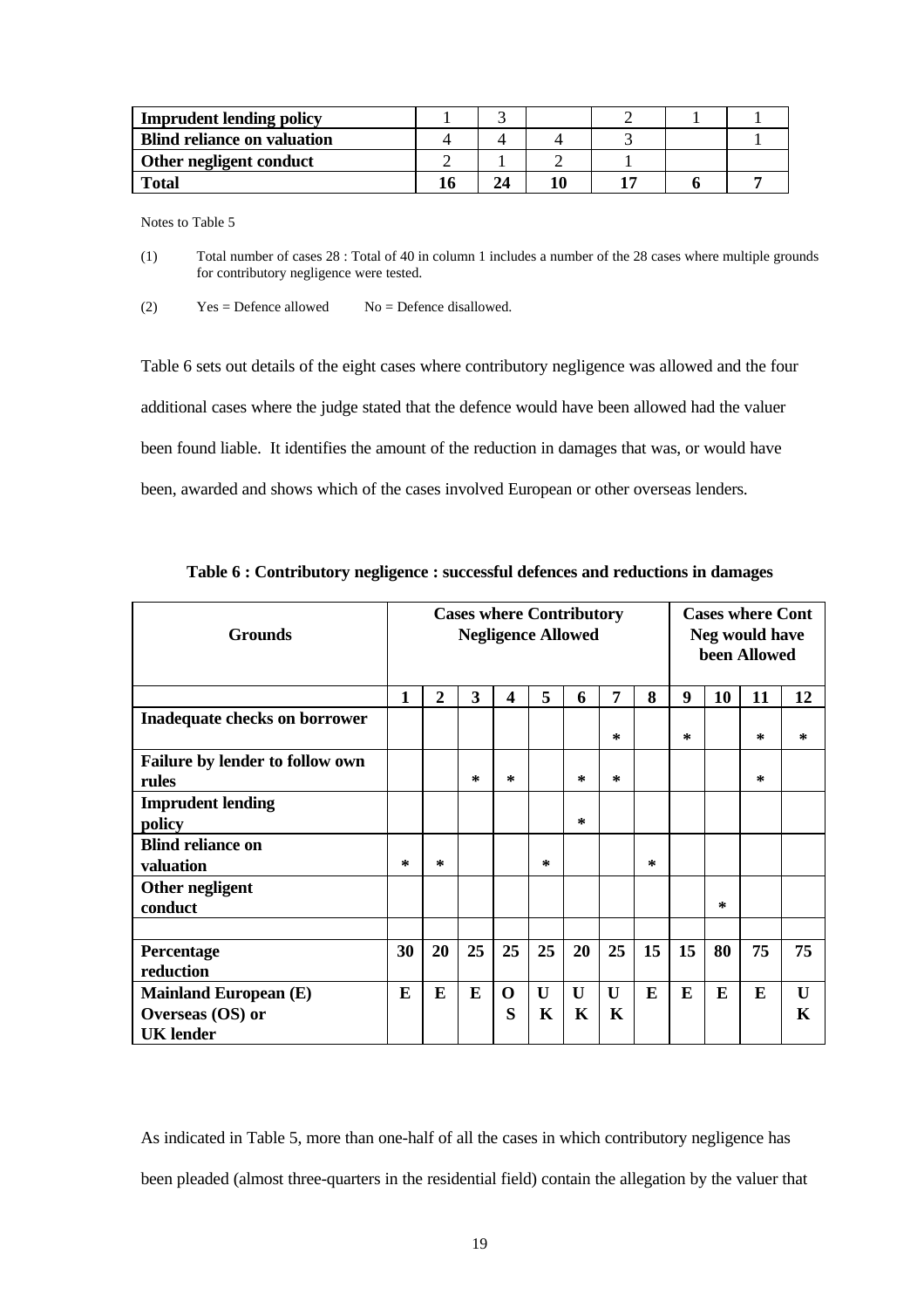the lender failed to carry out a sufficient check on the creditworthiness of the borrower. However, such allegations in themselves have led to a finding of contributory negligence on only four occasions (two actual, two obiter). Such allegations are frequently based on evidence that the lender was actually aware of facts concerning the borrower which, it is claimed, should have prompted further enquiries. It has also been argued that, where solicitors acting for the lender are aware of such facts, their knowledge should be attributed to the lender, for the purpose of establishing contributory negligence. However, while two judges appear to have accepted that knowledge may be imputed in this way in *HIT Finance Ltd v Lewis & Tucker Ltd* [1993] 2 EGLR 231 and *Axa Equity & Law Home Loans Ltd v Goldsack & Freeman* [1994] 1 EGLR 175, a third has stated categorically that it may not in *BFG Bank AG v Brown and Mumford Ltd* [1995] EGCS 21.

The second most frequent allegation of contributory negligence against a lender is that of failure to adhere to its own internal lending rules or guidelines, or to act on advice given by its own staff. A defence based on these grounds has proved successful on four occasions in *South Australian Asset Management Corporation v York Montague Ltd* [1995] 2 EGLR 219; *BNP Mortgages Ltd v Key Surveyors Nationwide Ltd* (1994, unreported); *Platform Home Loans Ltd v Oyston Shipways Ltd* [1996] EGCS 146 and *Chelsea Building Society v Goddard & Smith* [1996] EGCS 157.

In several cases, valuers have based a defence of contributory negligence on an allegation that the basic lending policy of the particular lender is one which no prudent and reasonable lender would adopt. Such an allegation (relating to the practice of "non-status" or "self-certification" loans) has been specifically rejected in *Bank of Scotland v WG Edwards* (1995) 44 Con LR 77. In *Banque Bruxelles Lambert SA v Eagle Star Insurance Co Ltd* [1995] 2 All ER 769, [1994] 2 EGLR 108, a lender was also absolved of negligence in agreeing to advance 90% of the valuation of a commercial property (of which the top 20% was subject to mortgage indemnity guarantee insurance). However, in what may prove to be an important recent development, a lender was held contributorily negligent in *Platform Home Loans Ltd v Oyston Shipways Ltd* [1996] EGCS 146 by adopting a loan-to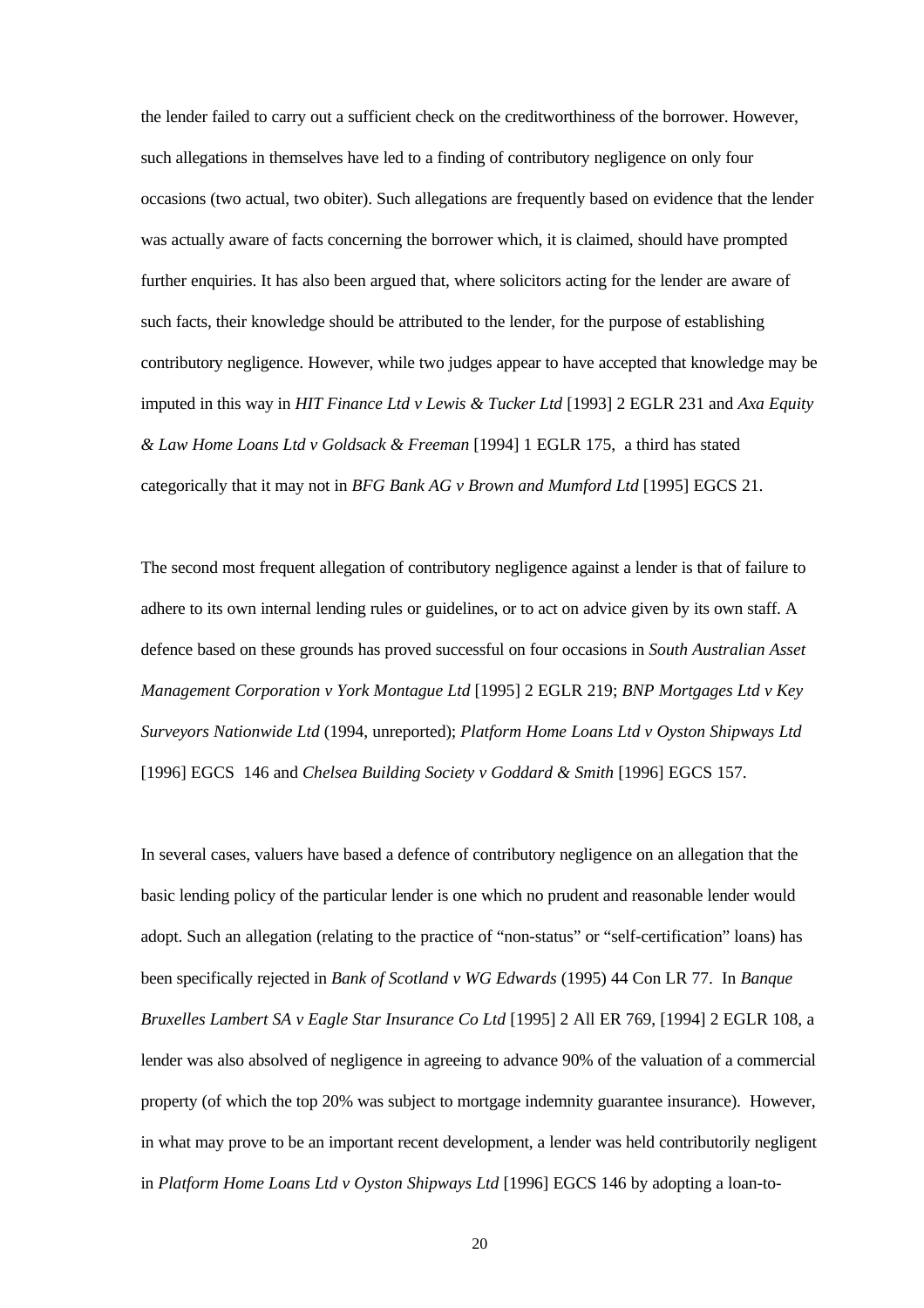valuation ratio of 70% in relation to a high-value residential property (which was regarded by the court as especially difficult to value accurately).

The most controversial basis for a defence of contributory negligence consists of an assertion by a valuer that a reasonable lender would not have placed unquestioning reliance on the valuation which was provided. This is controversial because it suggests in effect that a client who has taken and paid for specialist professional advice may remain under some obligation to subject that advice to critical scrutiny and not simply to act upon it. Taken to its logical conclusion, the effect of such a proposition is that, the more negligent the valuation, the more likely the valuer is to evade part at least of the liability for it. Ironically, this is precisely the ground on which the first two successful pleas of contributory negligence in lender-valuer actions were based (*Banque Bruxelles Lambert SA v Eagle Star Insurance Co Ltd* [1995] 2 All ER 769, [1994] 2 EGLR 108; *Nyckeln Finance Co Ltd v Stumpbrook Continuation Ltd* [1994] 2 EGLR 143), and has now been successful again in *Barclays Bank plc v William H Brown Ltd* [1996] NPC 184 and *Interallianz Finanz AG v Independent Insurance Co Ltd* [1997] NPC 89. In respect of commercial property, these four cases represent four out of the only five cases where contributory negligence has been successfully pleaded.

The final observation to be made from an analysis of the incidence of reported and unreported cases is that there appears to be no instance of a defence of contributory negligence being based upon the fact that the lender accepted a valuation commissioned by the borrower, not the lender. This presents a clear danger of conflict of interest or even fraud and this aspect is expanded upon in Section 4 of this paper.

# **4. Issues Arising from an Analysis of the Mainland European and the one other Overseas Lender Cases**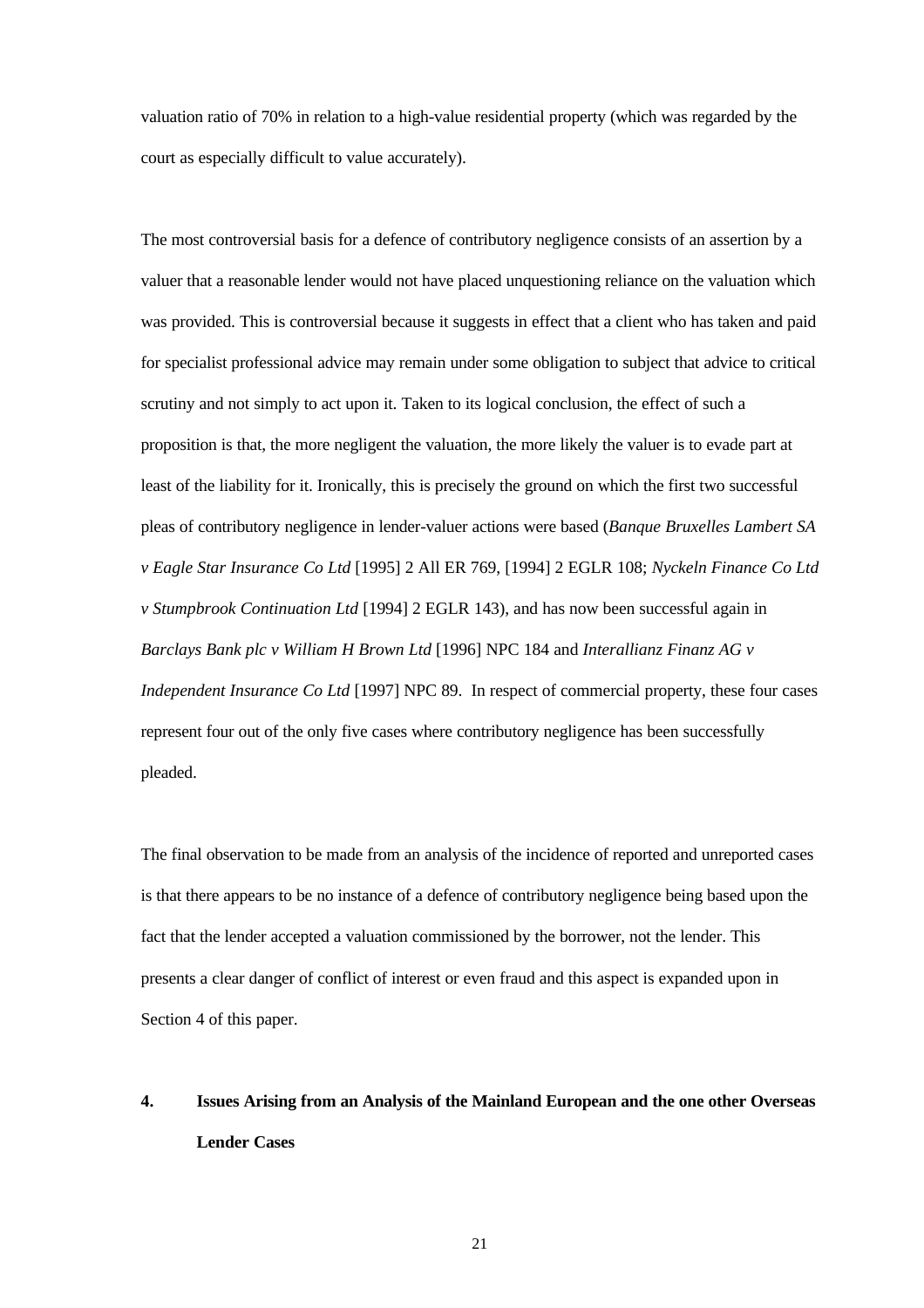The previous sections of this paper have investigated the market context, analysed the incidence of cases and identified sucessful grounds for pleas of contributory negligence. However, as this research is aimed at the process of lending in overseas markets, more detailed analysis of the cases involving overseas lenders, mainly European, was undertaken. This more detailed investigation immediately reveals that UK courts have made no allowance for the special position of overseas lenders. In *PK Finans International (UK) Limited v Andrew Downs & Co Ltd* [1992] 1 EGLR 172, no allowance was made in either the standards expected of the lenders or the standards demanded of a valuer acting for them.

More detailed analysis identified three issues which are examined below. Other issues were also identified but are not any more relevant to overseas lenders than to domestic lenders and are therefore outside the scope of this paper. The three issues have not all been listed in Table 5 as successful grounds for a defence of contributory negligence, as they have not all been discussed within the judgments, or even identified as being a problem.

The three issues are the lack of clarity in roles and relationships between lenders and their professional advisors, the element of confusion in communication and division of responsibility within the lender organisation and the lack of ability to interpret or use the professional's advice.

#### **4.1 Lack of clarity in roles and relationships between lender and advisor**

Reference was made in Section 1 to the reporting of related studies in which two of the authors have been involved (Crosby, et.al., 1997a; 1997b). One of the conclusions of that work was that it is desirable to ensure that the consultants responsible for producing the valuation utilised by the lenders were wholly independent of the prospective borrower. To put it simply, banks should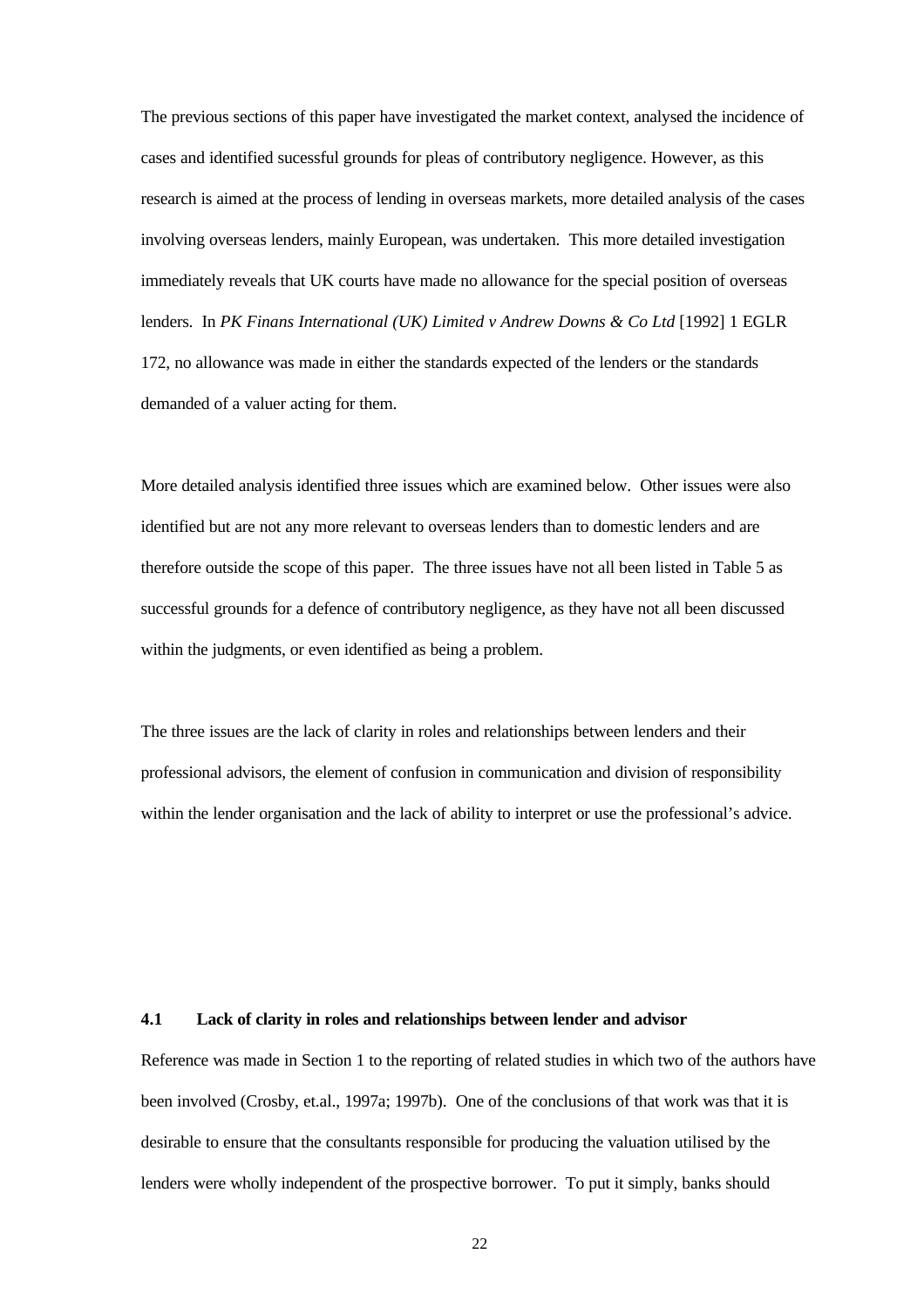commission their own valuations, and not rely upon any valuation prepared by anyone not instructed by them, certainly not one commissioned by a party with a potentially conflicting interest, such as a borrower. Of the five UK lenders interviewed, four invariably instructed the valuer. The fifth would accept a valuation from one of its panel valuers. Of the four overseas lenders interviewed, two would accept valuations from other parties.

It is not necessary to subscribe to conspiracy theory in order to suggest that this is a potential cause for concern. The French bank BNP may have been unsuccessful in actually proving fraud against the valuers who had been working with the owner of the property and who had by letter confirmed a valuation to them in *BNP Mortgages Ltd* v *Goadsby and Harding* [1994] 2 EGLR 169, but they might profitably reflect upon the wisdom of using in such circumstances a valuer whose performance was described by the judge as follows:

"whilst he was prepared to make statements which were not true in order to exculpate himself from a charge of negligence, the plaintiffs have not satisfied me that at the time he had no honest belief in giving the figure that he did....The fact that he cut many corners, e.g. failing to visit the site, failing to ascertain the sale position of units 3 and 4, the failure to ascertain the then asking prices for the unsold units and the fact that almost contemporaneously he was reflecting the depressed state of the market in (another) valuation are all factors from which a dishonest belief could be determined. Indeed as a paper exercise it may be that I would make such a finding. But the overwhelming impression I had of him in the witness box was of a man who had no intention of acting dishonestly but who did unfortunately show unusual negligence."

(per Judge James Fox-Andrews QC).

One of the most celebrated examples of losses sustained by an overseas lender in the UK property market crash was in *Banque Bruxelles Lambert SA* v *Eagle Star Insurance Co* [1995] 1 EGLR 129 where a whole series of large loans were made on the security of commercial properties valued by consultants John D Wood, on the instructions of the borrowers.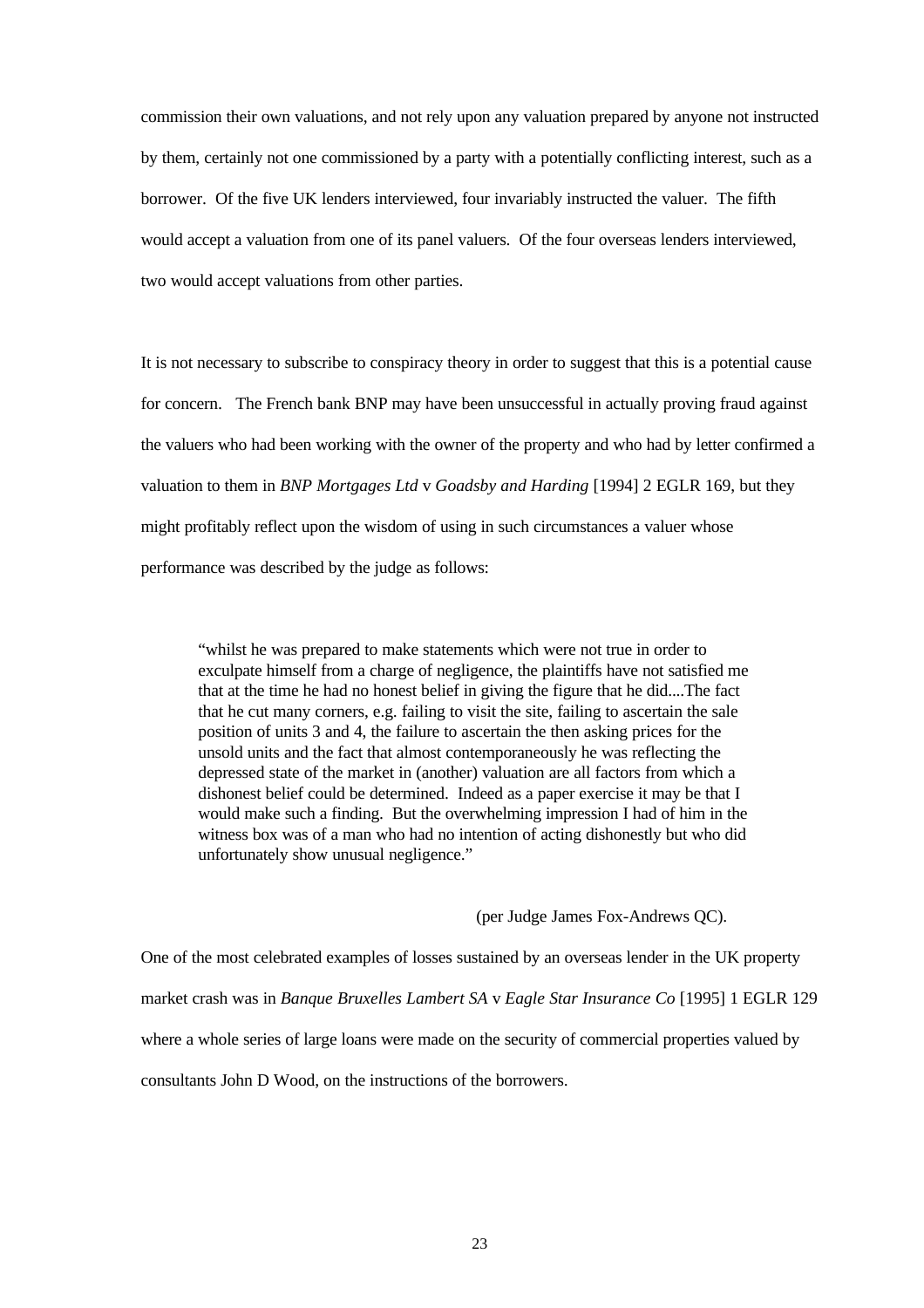Banque Bruxelles found themselves in the extraordinary position of trying to argue that a contract had existed between themselves and the consultants. While the absence of a contract would not negate the possibility of a duty of care being owed in tort, it cannot have been lost upon the bank that, if they had instructed their own valuers, they would have been in the position for which they were contending so vigorously. Indeed, so far were the lenders from knowing what was going on in the case, namely the approach by an intermediary acting for the borrower to seek 'armchair valuations' from a succession of valuers and submit the highest of these to the lender, that Phillips J held that the lenders would have been guilty of contributory negligence in lending had they had that information. There is some irony in observing that they were too much in ignorance of how the valuations had been commissioned to make possible the defence of contributory negligence.

Nor is the instruction of valuers for loan purposes the only example of relationships where overseas lenders have proved vulnerable. In the case of *Nyckeln Finance Co Ltd* v *Edward Symmons and Partners* (1995) unreported, the Swedish finance institution advanced £3.5 million to a company with £100 share capital controlled by a Mr Shiraz Kassam and his wife, on the security of a development site which was already the subject of a first charge. When Mr Kassam's company defaulted, the property was valued at much less than the amount of the first charge.

Nyckeln's UK Managing Director Mr Tanner had retained Mr David Stokes as a consultant to seek loan business. This resulted in a confusion of the relationship between the valuers who valued the site and Nyckeln. It was contemplated that:

"Nyckeln itself would make contact with the surveyor to inform him what precisely it was that Nyckeln required."

This appears on page 11 of the judgement. Yet by page 16 there is reference to a letter from the borrower to the valuer which states that: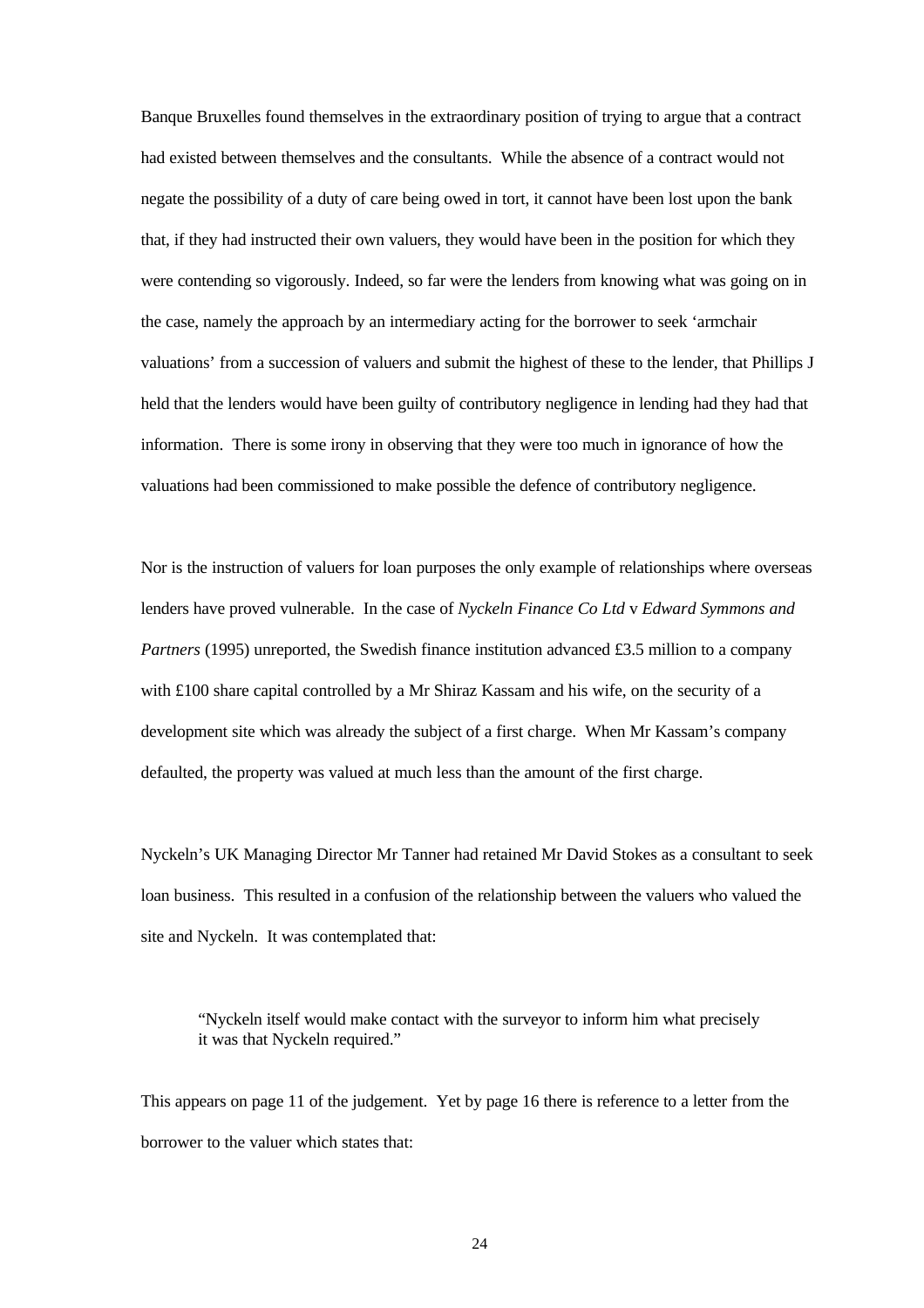"David Stokes arranged with you to send a letter of valuation regarding (the site)."

This letter, from borrower to valuer, ends with the ominous words:

"As you are aware, your figures are much lower than I think the property is worth and at present, we do not want to use the valuation."

Mr Kassam, it appears from page 17, had arranged for the valuer to undertake a valuation, a copy of which had been sent to the lenders. Mr Kassam certainly instructed Edward Symmons, the defendants in the case:

"No one on behalf of Nyckeln gave any instructions to Symmons in relation to the valuation of the Property. The instructions given were given by Mr Kassam."

Nyckeln appears to have relied upon Mr Stokes, whose remuneration was determined by the deals he could broker, to protect its interests. The inadvisability of allowing such a person to intervene in the instruction process becomes apparent from the judge's conclusions:

"The ineptitude displayed by Mr Stokes and Mr Tanner in relation to the loans to Meadrealm on the security of the property almost defies belief....I did not form the impression that either was as grossly incompetent as his behaviour in relation to the loans to Meadrealm would suggest.......it seemed to me that it was far more likely that each consciously disregarded his duty to Nyckeln in relation to the loans to Meadrealm in order to confer benefits effectively upon Mr Kassam.... Although I harbour very strong suspicions, I do not think it right.... to condemn either Mr Stokes or Mr Tanner as dishonest."

Nyckeln did not presumably feel vindicated in their use of Mr Stokes in such an equivocal role by the Judge's finding that he was:

"merely incompetent in high degree."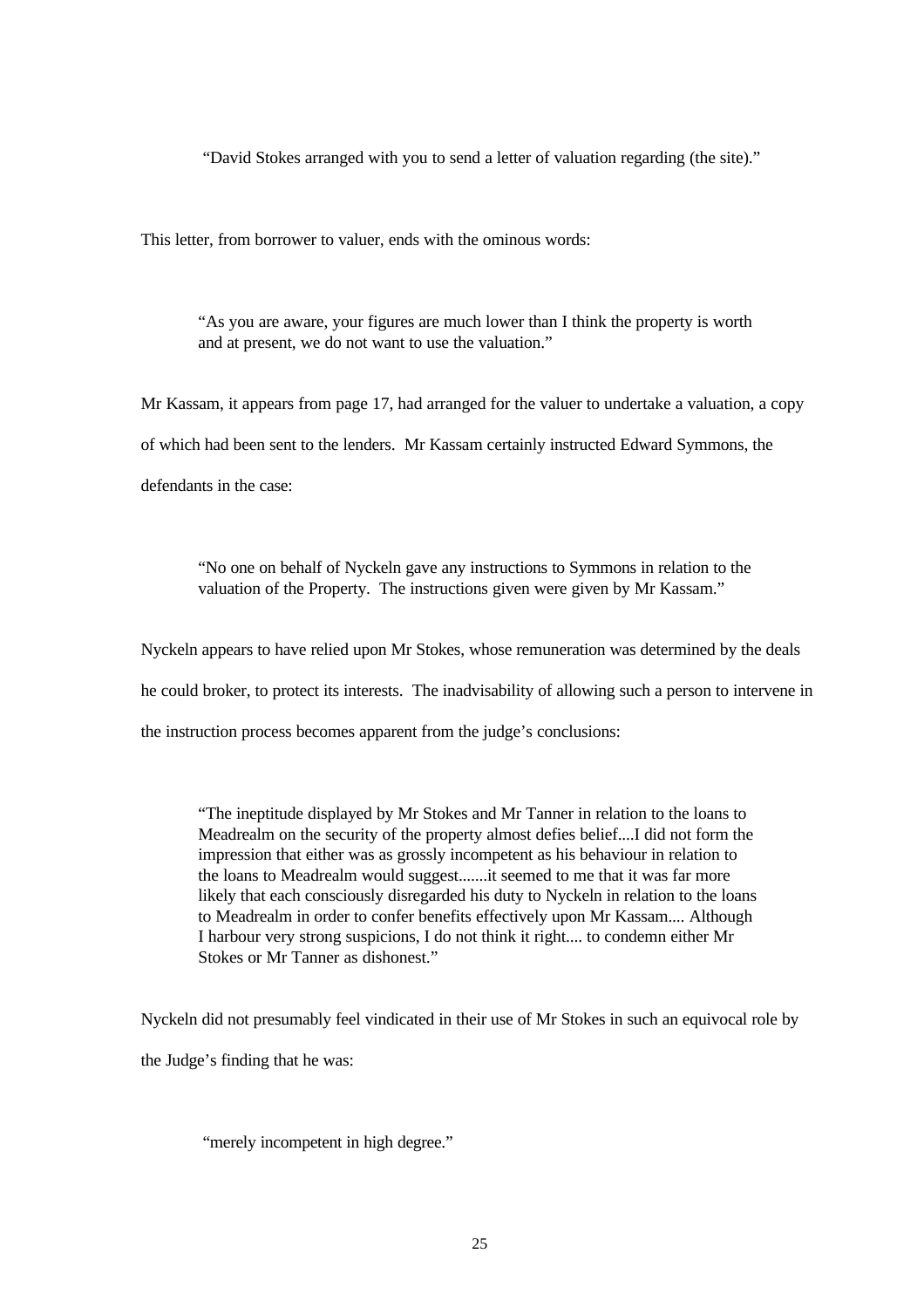The point is that neither he nor the borrower should have been involved at all in the process of procuring valuations upon which the security for the loan was to be assessed.

That Nyckeln's lack of appreciation of this point was not an isolated instance can be established by reference to their most spectacular reported loss: *Nyckeln Finance Co Ltd* v *Stumpbrook Continuation Ltd* [1994] 9433 EG 93. They here lent £21 million on a valuation of £30.5 million in May 1989, an office block which eventually had to be sold in July 1992 for £3.1 million. The purchase, by two Swedish investors, was carried out through a Dutch company formed by one of them. It was he who commissioned the valuation from Jackson-Stops and Staff (JSS - later Stumpbrook). An approach to Nyckeln by a (Swedish) third party persuaded Nyckeln to reconsider their refusal to lend. The judgement of Judge Fawcus records the stark result. Nyckeln:

 "agreed to lend £21 million after receiving a faxed copy of the JSS valuation, ie 70% of valuation."

This turned out to be a valuation of a property in respect of which the expert evidence was that the highest non-negligent valuation at the material time would have been £23.5 million. The lenders were no doubt reminded by the evidence given in the trial that lending by Nyckeln was only to be:

 "against satisfactory security which has been valued professionally by an independent and qualified valuer."

It is submitted that the lenders may have regretted lending at the instance of a third party in reliance upon a valuation carried out on the instructions of one of the principal borrowers.

As the information from the lender interviews is that overseas banks seem less concerned about the source of instructions of valuers and overseas lenders figure prominently in the cases discussed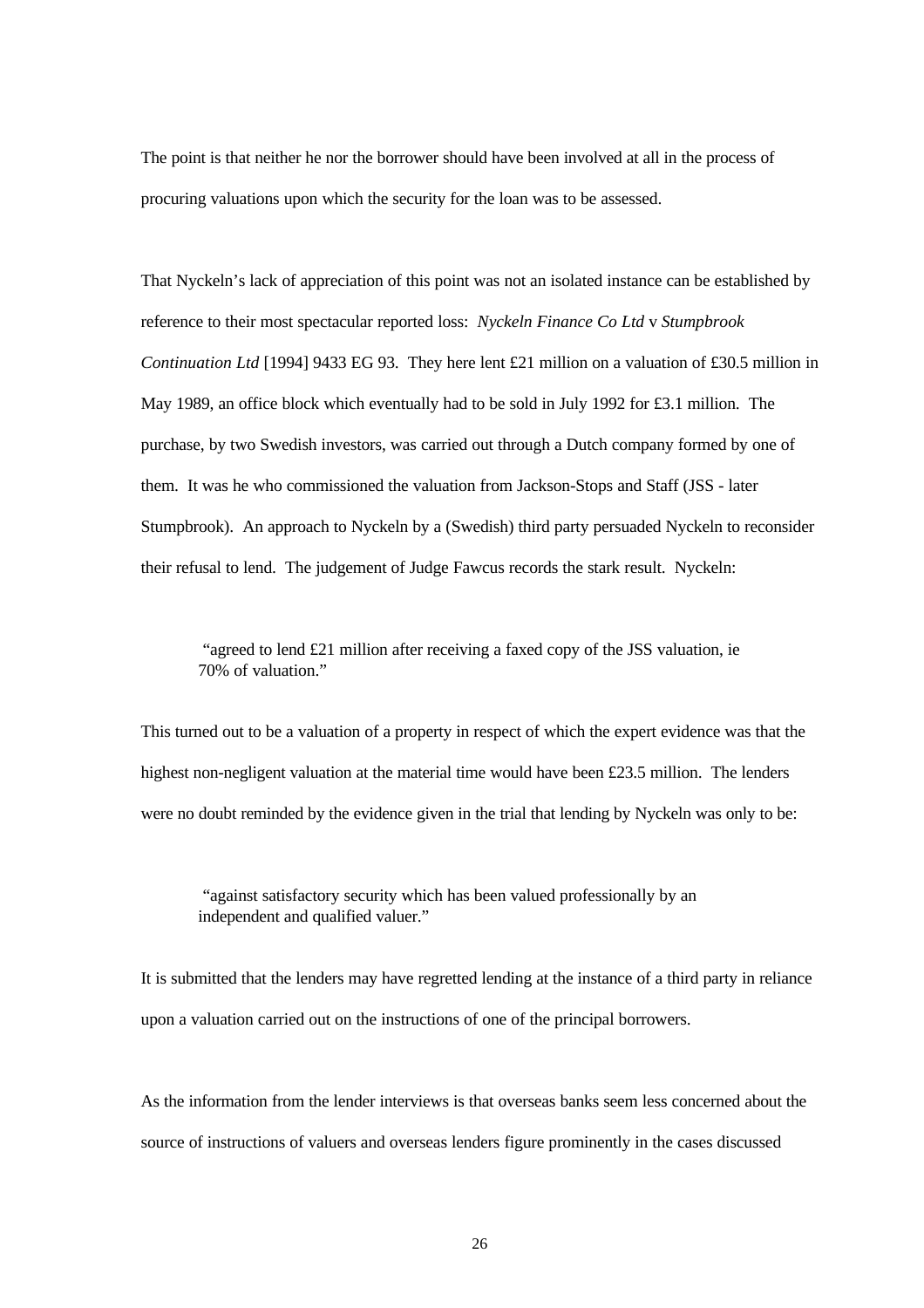above, this examination of the dangers apparent in not clarifying the relationship between lender and valuer seems particularly pertinent to lenders operating in overseas markets.

#### **4.2 Confusion in communication and responsibility within the lending organisation**

A second notable feature of the lender-valuer case law is the extent to which, in disputes involving overseas lenders, the lines of communication and divisions of responsibility within the lending organisation itself have tended to become unclear and a source of confusion. This, it should be said, appears to relate exclusively to loans on commercial property. To judge from the cases studied, the practice of overseas lenders operating within the UK residential sector is to devolve upon their local branch full decision-making responsibility (perhaps because the size of each individual transaction is comparatively modest).

By contrast, lenders operating in the commercial property market frequently insist that the final decision on any given loan is taken at head office (ie in the home country). The functions of the UK branch in such circumstances are restricted to making a recommendation as to a particular loan (often in respect of business which the UK branch has expended considerable effort to obtain), and to provide technical support for that recommendation in the sense of obtaining a valuation of the proposed security, carrying out a credit check on the borrower and so on. These latter functions are commonly required to be carried out within parameters set by head office in the form of lending rules or guidelines.

The methods adopted within the commercial sector have caused problems in two particular respects. The first is that the procedures or guidelines laid down by head office are not always as well understood as they might be by those whose responsibility it is to implement them at the local level. In *PK Finans International (UK) Limited v Andrew Downs & Co Ltd* [1992] 1 EGLR 172, for example, the plaintiff bank did not appreciate that the valuation of a proposed development was based upon certain planning assumptions which had not been verified. In holding the bank at fault

27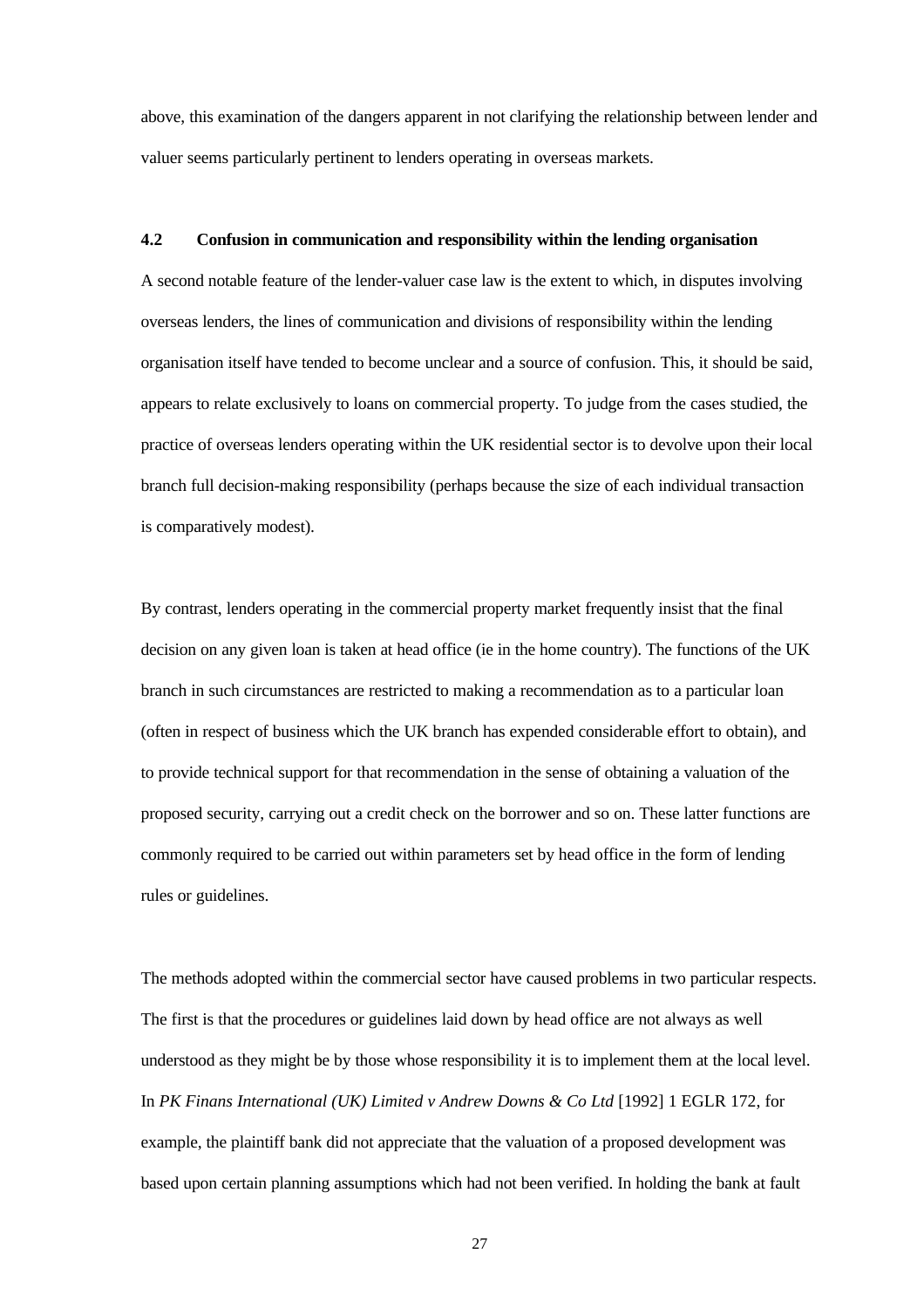for not showing the valuation to its solicitors (who would undoubtedly have checked the planning position), the judge said that:

 "the plaintiffs' procedures left much to be desired, in that there appeared to be uncertainty about who should process matters and there being an absence of a recognised procedure for doing so".

It may not be unreasonable to suggest that a UK lender would have been all too well aware of the need to lay down a procedure which would:

 "have stated precisely what should have been done, which would have included sending the valuation to the company's solicitors".

An outstanding example of confusion between head office and local branch on the subject of guidelines is provided by *BFG Bank AG v Brown and Mumford Ltd* [1995] EGCS 21. Here the member of the bank's London office who was handling a particular loan, had virtually no knowledge of German, the only language in which the bank's lending criteria were published. Not only that; the guidelines:

 "were prepared and relate to the German situation in law, in particular as to planning and so on".

[An interesting contrast is given by *South Australian Asset Management Corporation v York Montague Ltd* [1995] 2 EGLR 219, where the bank's London office produced its own property lending policy (which it did not in fact comply with in the particular case); this was unique to London, and the decision-makers at head office in Adelaide had never seen it.]

The second way in which the division of responsibility between head office and local (UK) branch has caused problems is more subtle. There is some evidence of a danger that, once a proposed loan has received head office's approval in principle, a local branch may treat its responsibilities as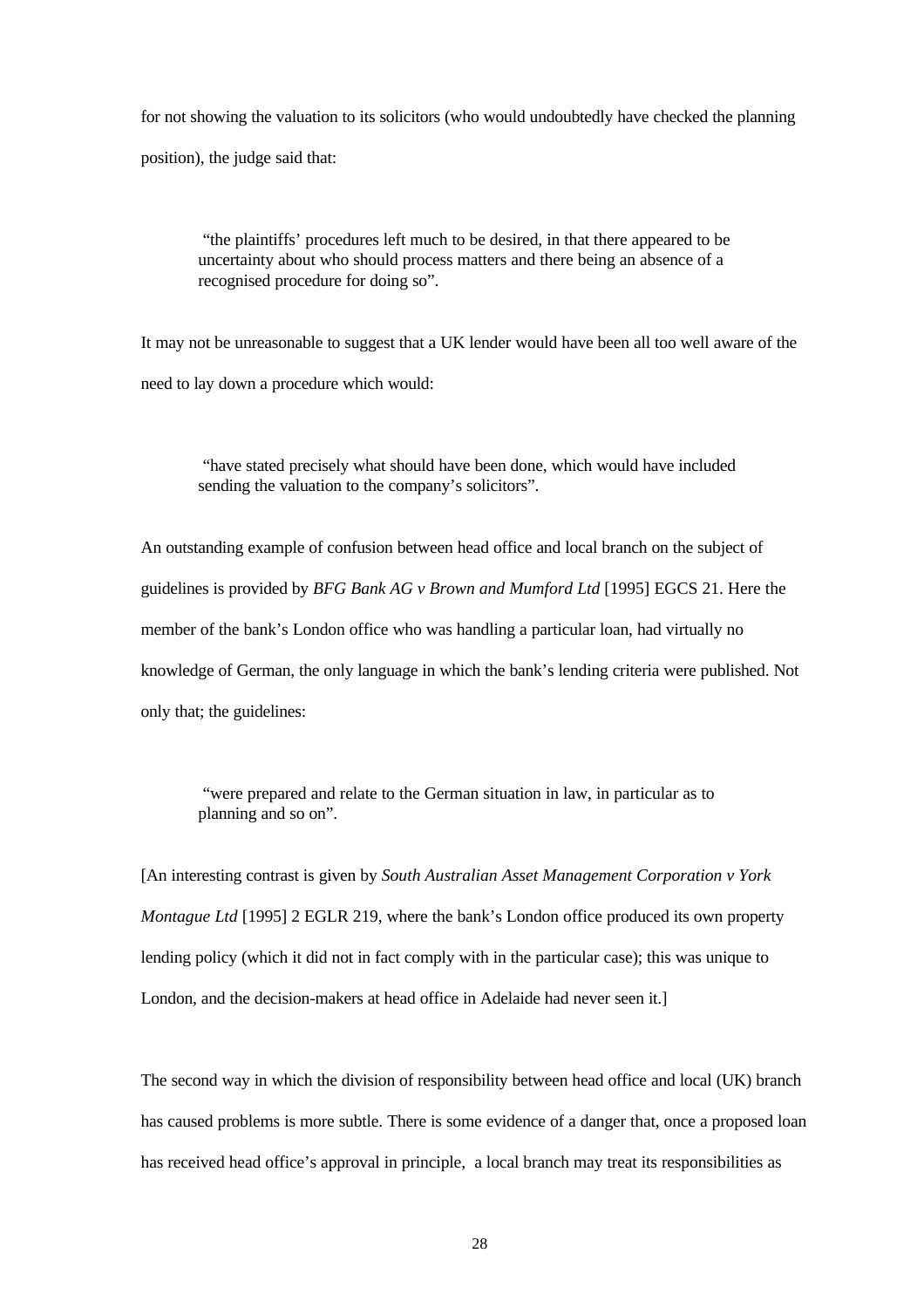routine or trivial and may fail to meet standards of normal banking prudence. In such circumstances the task of thoroughly checking a proposed loan may fall between two stools. For example, in *Banque Bruxelles Lambert SA v Eagle Star Insurance Co Ltd* [1995] 2 All ER 769, [1994] 2

EGLR 108, the plaintiffs' head office gave its London branch authority (known as the "enveloppe") to establish a £100m (later increased to £200m) portfolio of insurance-backed loans on commercial property, subject to strict conditions. It was London's responsibility to ensure that the conditions of the enveloppe were satisfied and that the individual transactions were otherwise satisfactory, since:

 "only the London office could judge the quality of a real estate project in London, the quality of the valuers, the quality of the London market".

 However, the judge clearly felt that, once granted the enveloppe, the London office proceeded on the basis that the risk analysis had already been undertaken and that:

 "all that was required was to ensure that the transactions fell within the structure of the enveloppe and the financial limits of their authority".

This limited view of their task led the London office to abandon their normal careful procedures:

"The proposals were never submitted for credit analysis and the account officer's consideration and presentation were perfunctory ... they never applied a rigorous critical analysis to the transactions once their full details, and in particular the purchase prices, became known".

A similar down-grading of responsibility by local officials may be seen in *Nyckeln Finance Co Ltd v Stumpbrook Continuation Ltd* [1994] 2 EGLR 143, where, as set out in the previous section, a potential borrower made a direct approach to the plaintiffs' head office in Sweden, armed with a valuation of £30.5m, and received an offer "in principle" of a loan of £21m, to be processed through the plaintiffs' London subsidiary. A senior employee of the London company was sufficiently uneasy about the valuation to obtain and to pass on to head office informal opinions from two respected valuers of his acquaintance (that the property was worth between £21m and £23m). He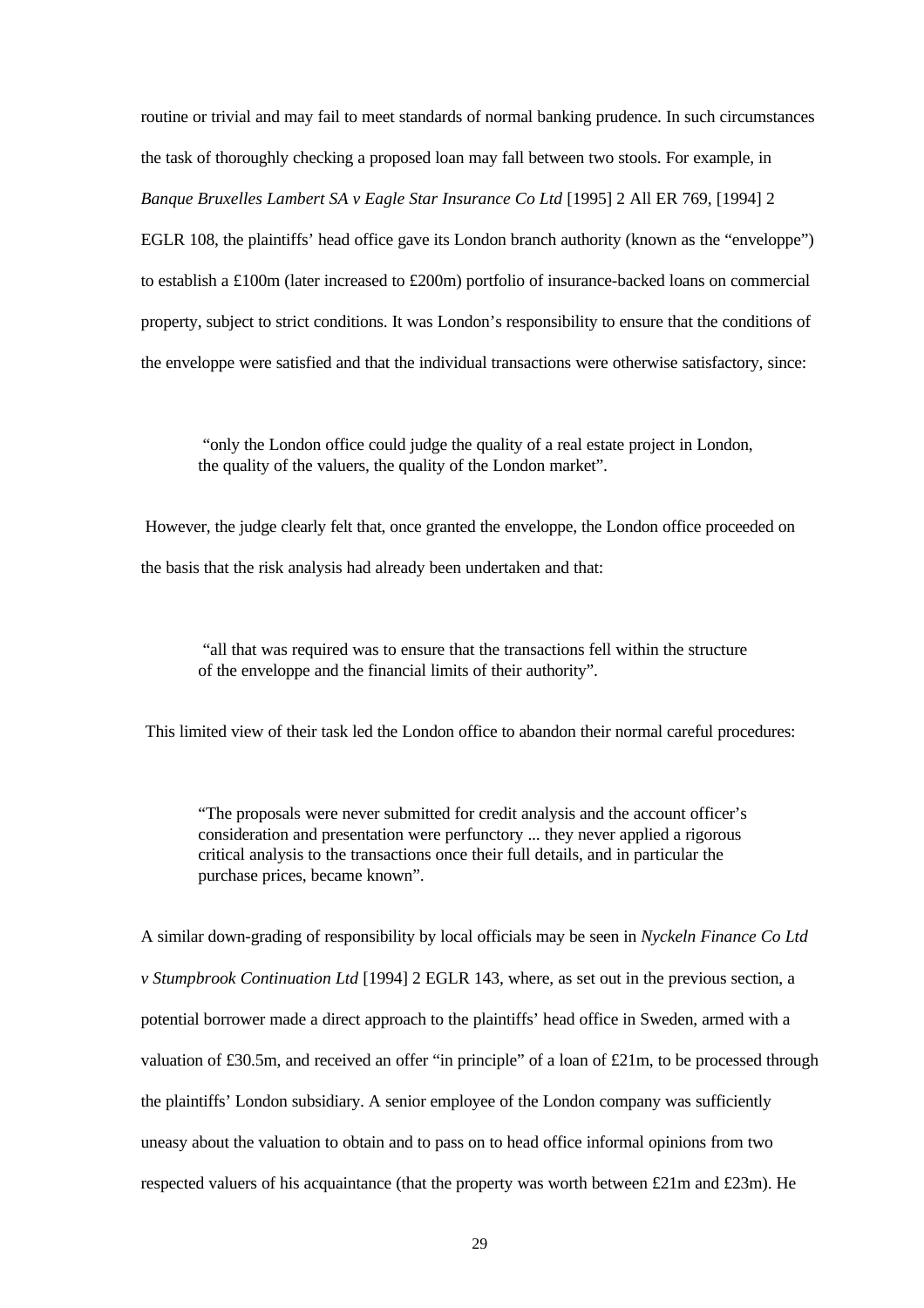also questioned the person responsible for the original valuation but, although feeling that he had not received a satisfactory explanation:

"did not feel that he had further grounds for going back to [head office]"!

Not only did this overseas lender accept a valuation commissioned by the borrower, it also suffered from the lack of communication between head and branch offices.

### **4.3 Interpretation and use of consultants' advice**

It has already been pointed out in the preceeding section that language may on occasion literally be a barrier in trying to relate advice to a lending decision. In the case of *Nyckeln Finance Co Ltd* v *Edward Symmons* [1995] Unreported, it appears that language was not the only bar to understanding by the lenders of the significance to be attached to valuation reports. The lenders appear to have sought to rely upon the valuation figure without feeling the need to assimilate the exploratory text of the report, despite the limitations of pricing valuations in the lending process (Crosby, et.al., 1997a). They alleged that:

 "in effect, the client was entitled simply to look at the stated valuation figure and to ignore the remainder of a valuation report as mere verbiage."

The view of Richard Seymour QC presiding was that the lender was not entitled to presume this. The lenders had been wrong in seeking to place reliance upon a figure in isolation:

"it is not negligent for a valuer who explains in his report what he has done, and what assumptions he has made, to put forward a valuation, even if such valuation was undertaken on bases which no reasonably competent valuer would have adopted."

This was the crux of the case and the principal reason why the lenders were unable to recover against the consultants: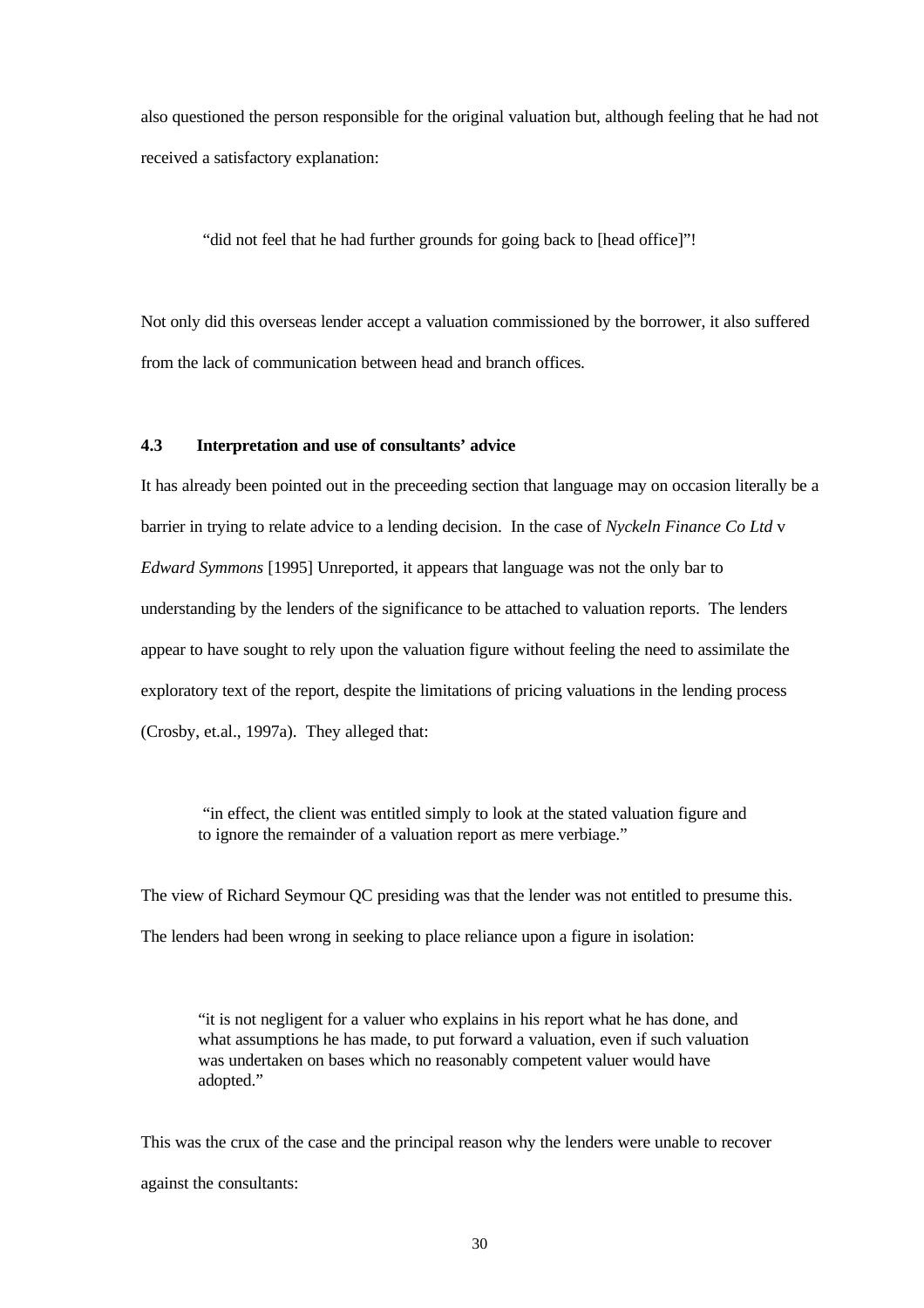"a reasonably prudent lender reading the Report would have understood, as Mr Stokes did.... that the critical premise upon which the valuation of Scheme 2 was based was that the Scheme was successfully completed. A reasonably prudent lender would certainly not have relied upon the Report as a valuation of the Property in its existing, unimproved condition."

It was mentioned in Section 4.1 above that *in Nyckeln Finance v Stumpbrook Continuation Ltd* the lenders had responded to a faxed valuation from valuers they had not instructed by lending  $\text{\pounds}21$ million to a Dutch company set up for the purpose of purchasing the subject property. The lender's reliance on the valuation is almost touching in its simple faith. The Swedish banker, Mr. Palmstierna of Nyckeln:

"did rely on the valuation because he knew of JSS as a reputable firm, who were on the (lender's) panel of approved valuers"

They did so although or perhaps because:

"there was no one within the group in Sweden who had a background in property or who could hold himself out as a specialist in London commercial property."

Even allowing for Judge Fawcus' endorsement of the view that:

" it lies ill in the mouth of a professional valuer, who is giving a valuation for mortgage lending purposes, to say that it was unreasonable for the party to whom such valuation was given to rely on it";

the lenders were hopelessly ill-equipped to interpret and use properly the valuation faxed to them.

There seems also little doubt that overseas lenders were slow to ask appropriate questions about apparent discrepancies between valuation reports and the evidence available to them. The Belgian lenders in *Banque Bruxelles Lambert* v *Eagle Star Insurance* [1994] 2 EGLR 108 failed to query the substantial differences between purchase prices and valuations and were accordingly held to be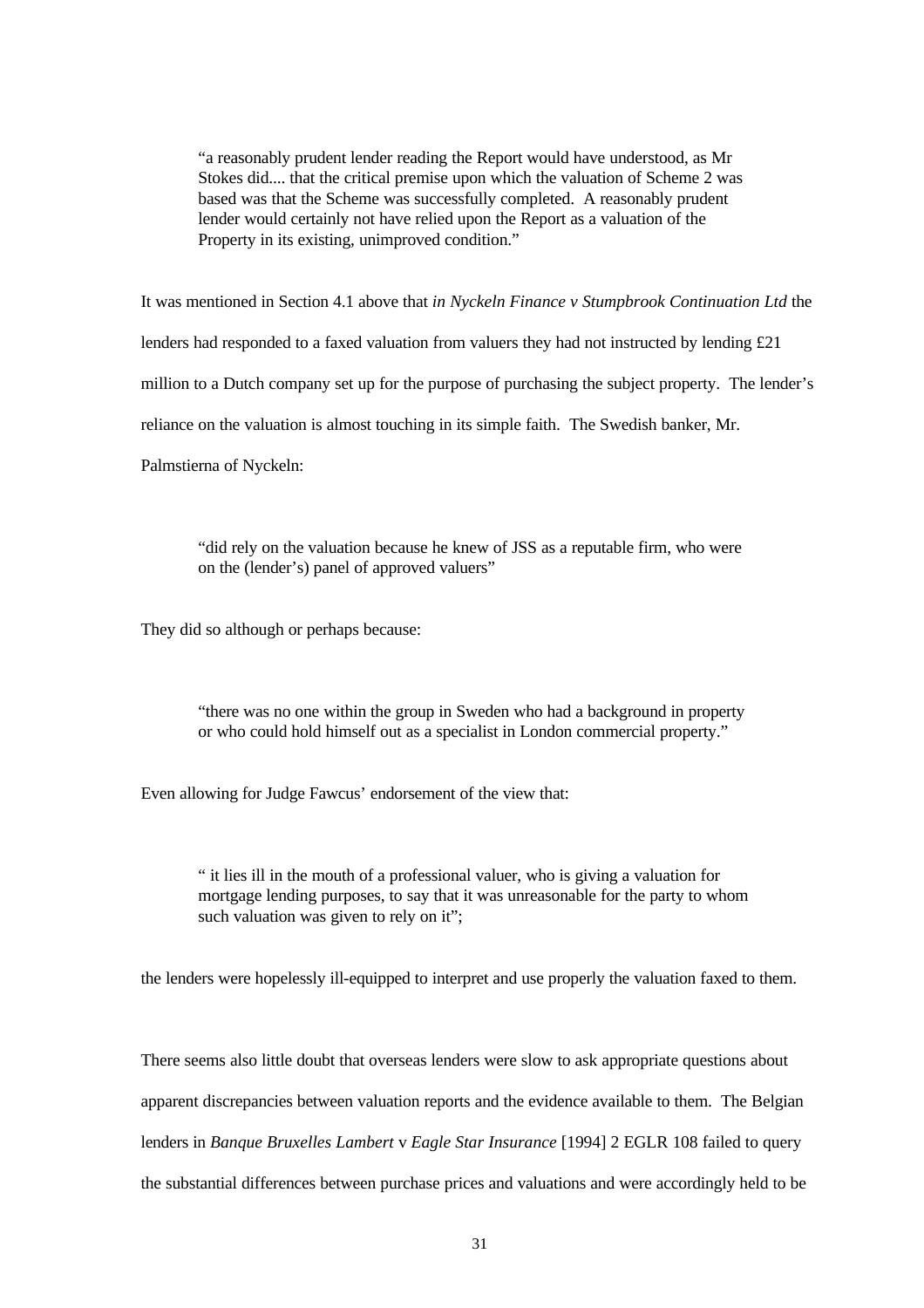contributorily negligent. In other words, the lenders were not entitled to rely blindly upon the valuers' figure. It must be said that overseas lenders did not in the structured interviews show themselves to be less willing to query the valuation figure than their UK counterparts. There is evidence, however, that the overseas lenders themselves are not happy with the quality and usefulness of advice they receive in valuation reports. Whereas four of the five UK lenders were satisfied with the contents of their reports, three of the four overseas lenders were not.

There may be some evidence of a lack of appreciation of the professional status of the consultants who report to the overseas lenders. Two of the four overseas lenders interviewed did not insist on using RICS valuers, which would be an elementary requirement for most UK lenders.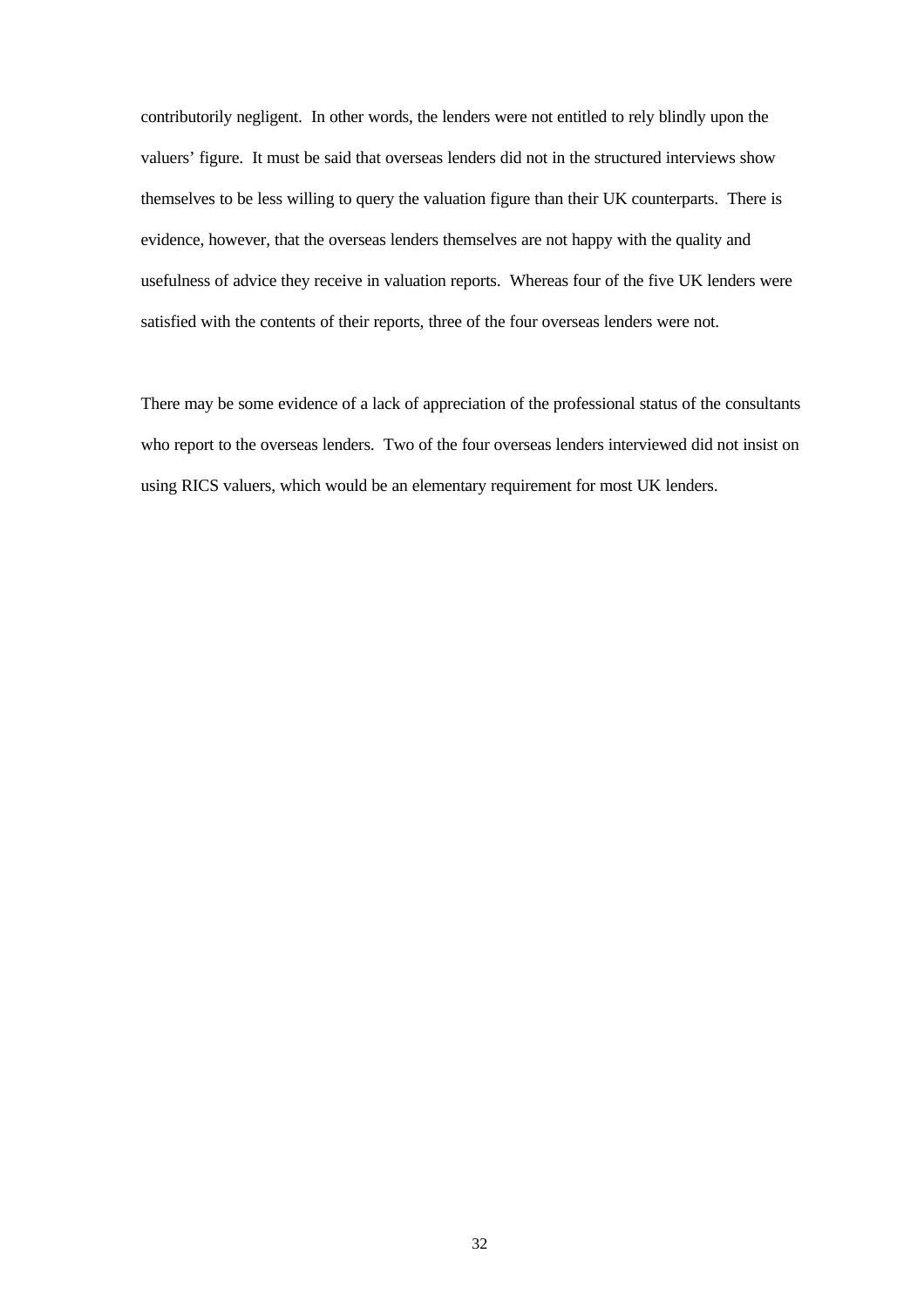#### **5. Conclusions**

The principal conclusion of this paper is that lending institutions undertaking property loans abroad are in some key respects more exposed to risk than lenders operating in their own countries. Despite being responsible for a minority of lending to property companies in the 1990s, overseas lenders have been found (or would have been found) to contribute negligently to losses made in the UK property market in eight cases out of a total of only 12. Seven of these overseas lenders were from mainland Europe

Some of the reasons for this exposure, such as general differences of culture and attitude, may also be common to other types of lending. However, this research has identified the major grounds for sucessful pleas of contributory negligence by lenders, which are failure to adhere to own lending policy or procedures, inadequate checks on the borrower, unquestioning reliance on the valuation and imprudent lending policy. The analysis of cases indicates three issues which have proved in the past and/or could prove in the future especially harmful to the interests of overseas lenders in the UK property market.

First, they may lack an understanding of the sources of advice and the legal relationship which can best protect their interests. It is submitted that ample evidence has been adduced of confusions of roles and relationships and an ignorance of where and by what means independent valuation advice can be obtained. The dangers of accepting valuations commissioned by the borrower rather than the lender are fully illustrated in a number of cases and there is evidence to suggest that overseas lenders are more inclined to accept this situation.

Second, overseas banks appear to have suffered frequently from a lack of clarity in the lines of communication within their own organisations. This is true of members of the lending institution trying to apply lending policies and it is true of communications between overseas branches (e.g. in the UK) and the head office in the home country.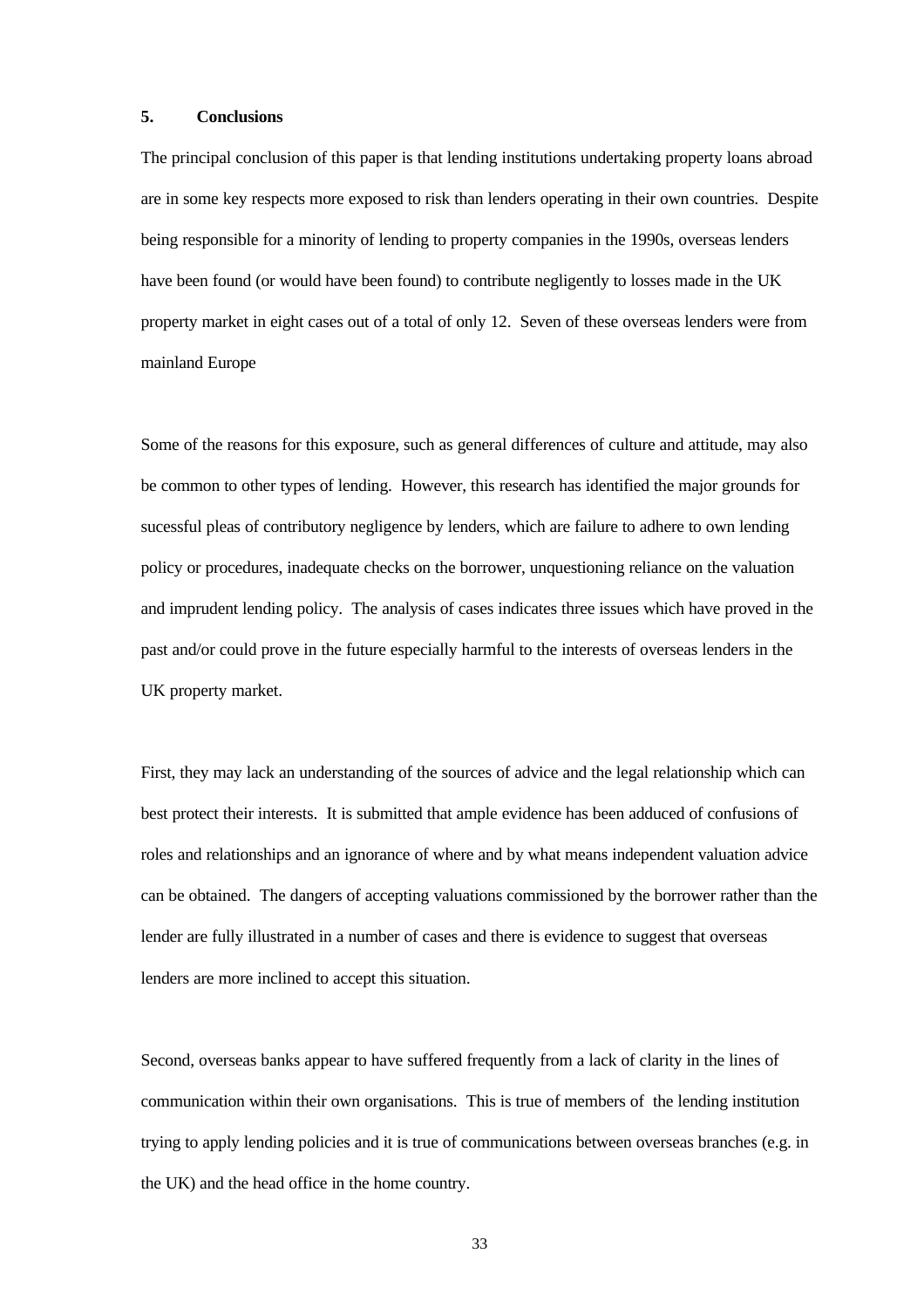Third, there is a genuine lack of understanding of the use which can probably be made of loan valuations and the extent to which they form part of the lending decision. There may be some uncertainty in the law in this respect but the lender is not entitled to rely solely on the valuation figure, without testing it against other information in the report. The limitations of a single snapshot in time pricing valuation are well documented and the additional information in valuation reports is essential to put it into context. There is evidence to suggest that some overseas lenders are illequipped to assimilate this advice and have relied on the valuation figure without the context.

While it would be unsafe to extrapolate prescriptively from the UK experience, because different cross-border transactions will raise different problems, in one sense this is one of the points of the paper. Different legal and land use planning regimes, different markets and different professional structures and traditions should call for an approach which is distinct from, but no less rigorous than, the approach taken domestically in property lending. In the eyes of the courts, all lenders are equal, regardless of being home or overseas organisations.

Lending institutions, when entering overseas markets for the first time, should undertake preliminary studies of how to obtain the necessary independent expert advice which is necessary for an informed lending decision. Potential conflicts of interest require special forethought. Lines of communication will need to be well planned, so that information is conveyed to those capable of using it in the context of established lending policy. The personnel to whom it is directed must be capable of understanding what the valuation (and other advice) does, and what it does not do (i.e. the limitations). Although they must wish to avoid a poor lending decision, lenders must also be aware of the consequences of making one.

A lack of detailed information on the institutional context and legal framework of the country in which the investment or lending is to take place constitutes an investment risk. A lack of knowledge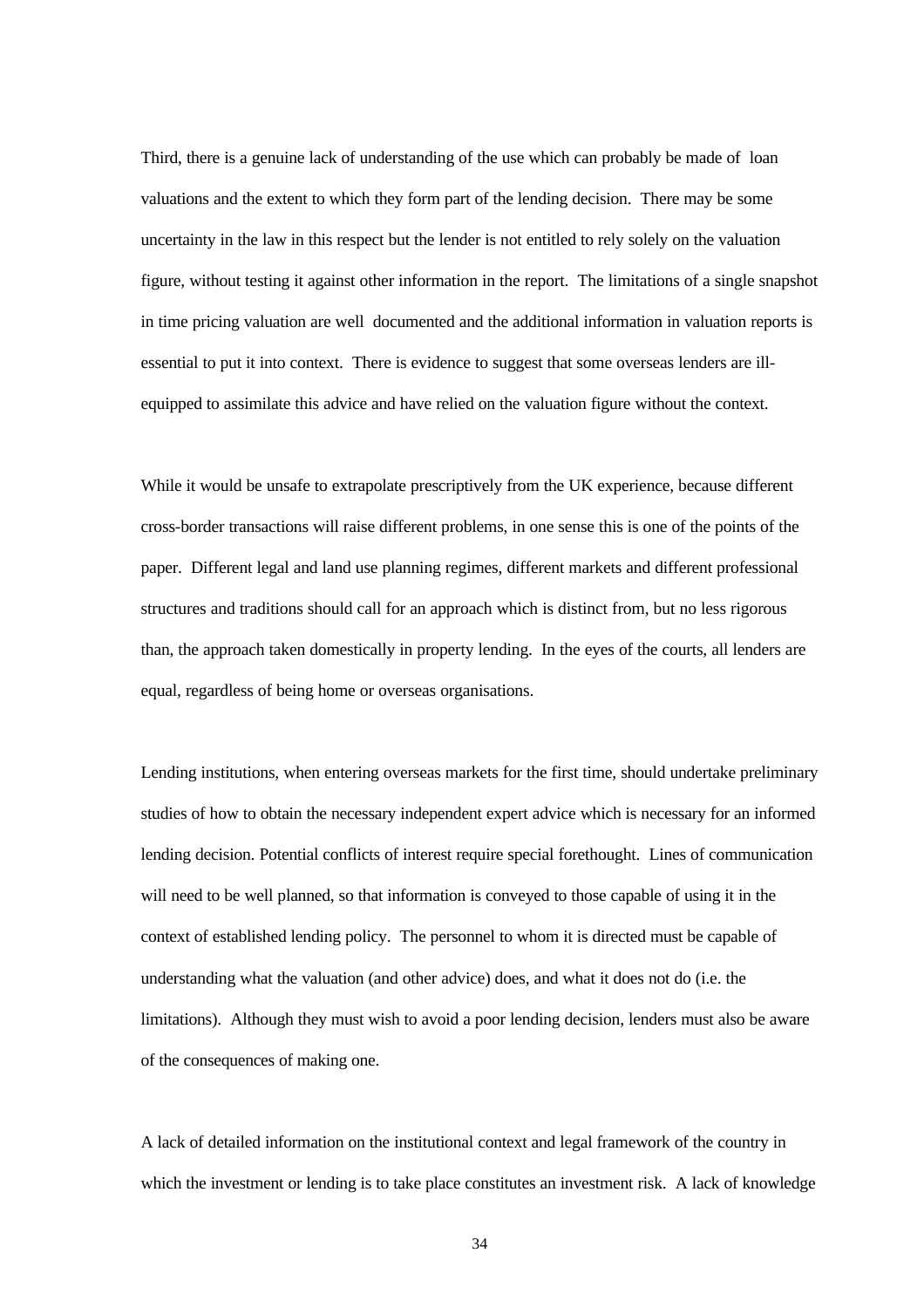on the possibilities and pitfalls of attempting to recover damages from professionals employed in that market is one such information deficiency.

However, if overseas lenders are to avoid the problems isolated by this analysis of cases decided in the UK, they need to respond positively to these issues. The evidence of the interview survey of overseas lenders discussed previously suggests that not all these proposals are adopted and that not all the lessons that could be learnt from their losses in the 1990s have been assimilated.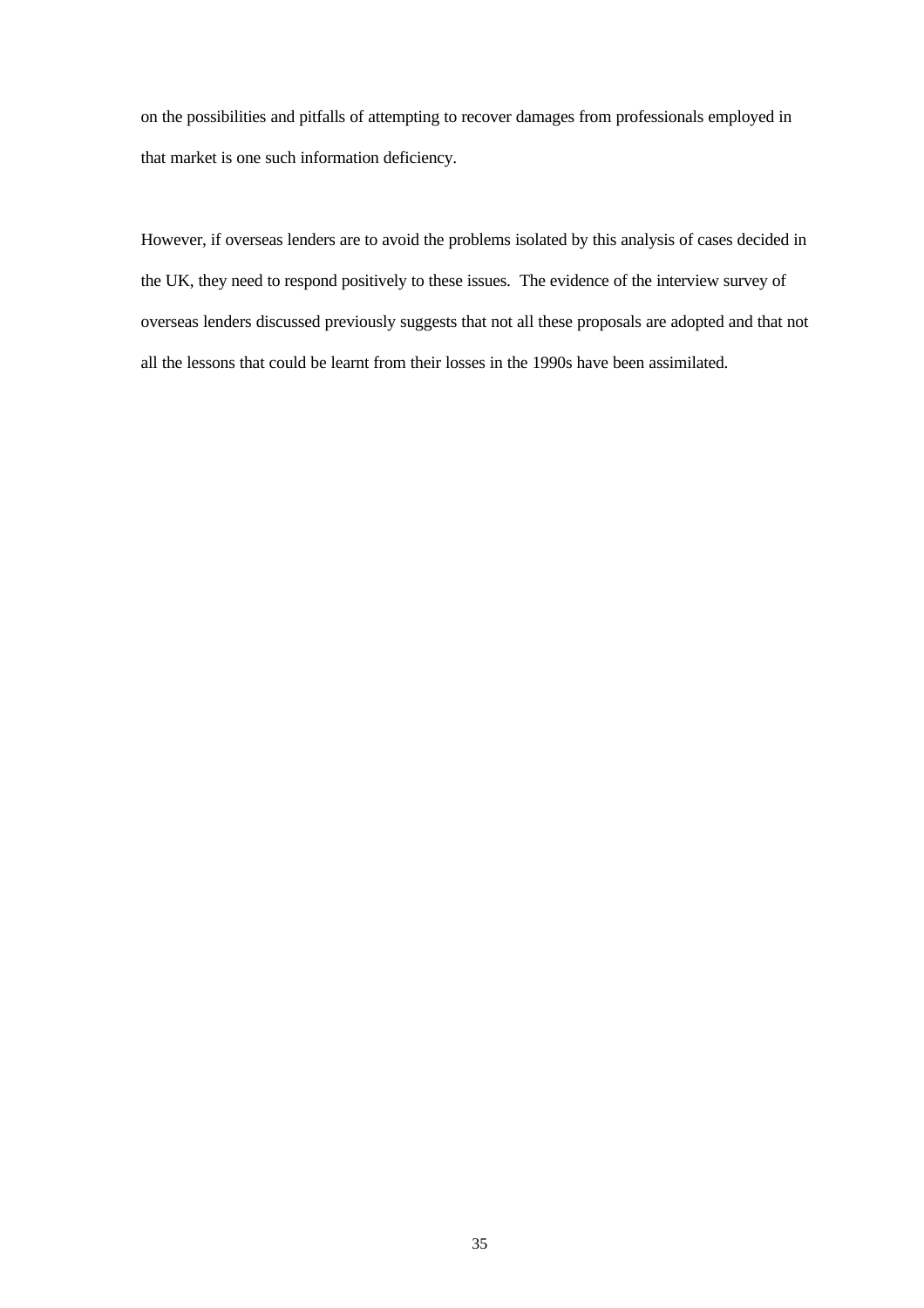# **References**

Beardsley, C. (1996). *Financing the 1980s property boom : a behavioural analysis of lending decisions by British banks.* Unpublished Ph.D. Thesis. The University of Reading, UK

Crosby, N., Lavers, A., and Foster, H. (1997a). *Commercial property loan valuations in the UK : the changing landscape of practice and liability*. Working Paper Vol 2, No 1. Department of Land Management and Development, University of Reading.

Crosby, N., Lavers, A., and Foster, H. (1997b). *Commercial property loan valuations in the UK : implications of current ternds in practice and liability.* Working Paper Vol 2, No 1. Department of Land Management and Development, University of Reading.

Dijkstra, F. (1995). Dutch Property Investment in Europe. *Cross Border Business 1995 - Euro Property*, 6.

DTZ (1996a). *Money into Property, 1996*. London. DTZ Debenham Thorpe Research.

DTZ (1996b). *Overseas Money into UK Property*; Press Release October 1996. London. DTZ Debenham Thorpe Research.

DTZ (1996c). *Overseas Investment in UK Commercial Property 1995; Special Report.* London. DTZ Debenham Thorpe Research.

Geurts, T.G. and Jaffe, A.J. (1996). Risk and Real Estate Investment : An International Perspective. *Journal of Real Estate Research*, 11:117-130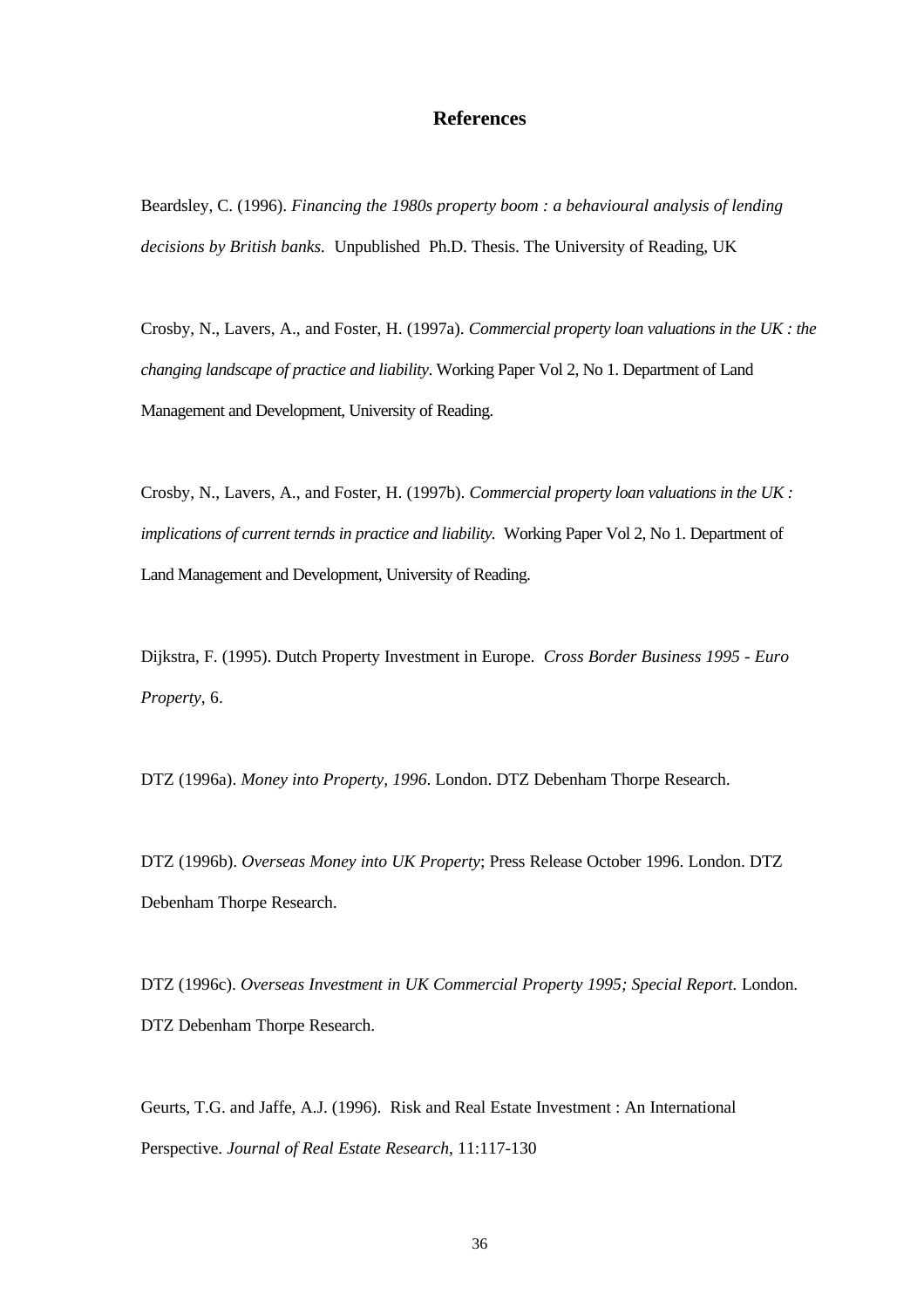IPD (1992). *IPD Quarterly Review - Q3 1992*. London. Investment Property Databank.

Jones Lang Wootton (1991). *The Foreign Investor's Guide to German Real Estate.* Frankfurt. Jones Lang Wootton GmbH.

Kennedy, D. and Matsuo, M. (1996) The Key Issues Behind Japanese Disinvestment of US Real Estate in the 1990s. *The Real Estate Finance Journal*, Winter; 6-16.

RE (1996). *London Market Bulletin, Third Quarter 1996*. London. Richard Ellis Research Consultancy.

Richard Ellis/Gallup (1995). *Survey of International Property Investors and Bankers.* London. Richard Ellis/Gallup.

RICS (1995) *The Commission of the European Communities Directorate-General for Internal Market and Financial Services*. London. Royal Institution of Chartered Surveyors.

Rowe, M. (1997). Banks emerge from worst of Paris property recession. *Europroperty,* Vol 5 No 8: 11-12.

Solomans, M. (1995). Private Investors. *Cross Border Business 1995 - Euro Property*, 57-60.

Uppal, R. (1992). The Economic Determinants of the Home Country Bias in Investors' Portfolios*. Journal of International Financial Management and Accounting*, 4:171-89.